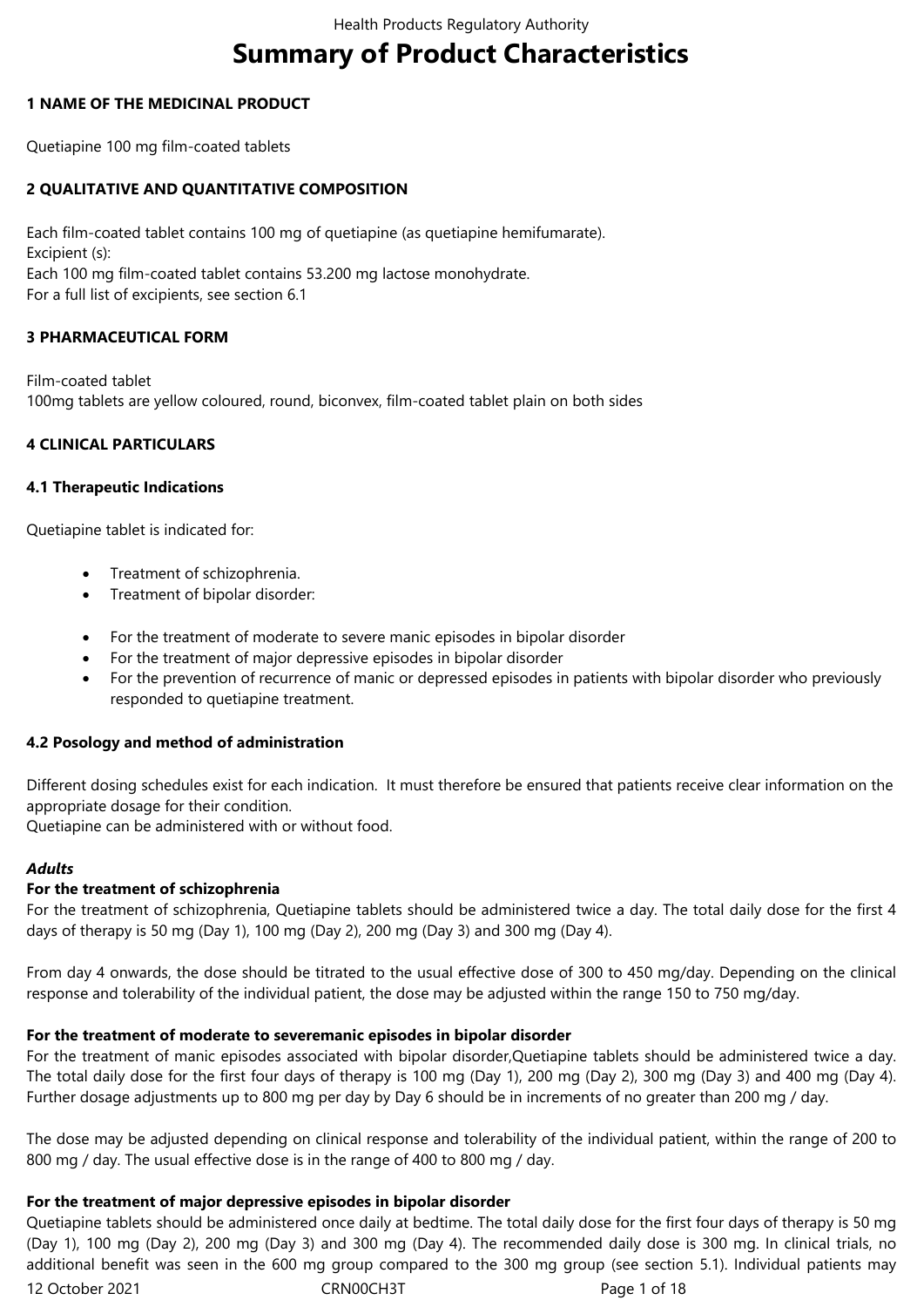benefit from a 600 mg dose. Doses greater than 300 mg should be initiated by physicians experienced in treating bipolar disorder. In individual patients, in the event of tolerance concerns, clinical trials have indicated that dose reduction to a minimum of 200 mg could be considered.

## **For preventing recurrence in bipolar disorder**

For preventing of recurrence of manic, mixed or depressive episodes in bipolar disorder, patients who have responded to quetiapine for acute treatment of bipolar disorder should continue therapy at the same dose. The dose may be adjusted depending on clinical response and tolerability of the individual patient, within the range of 300 to 800 mg/day administered twice daily. It is important that the lowest effective dose is used for maintenance therapy.

# *Elderly*

As with other antipsychotics Quetiapine tablets should be used with caution in the elderly, especially during the initial dosing period. The rate of dose titration may need to be slower, and the daily therapeutic dose lower, than that used in younger patients, depending on the clinical response and tolerability of the individual patient. The mean plasma clearance of quetiapine was reduced by 30% to 50% in elderly patients when compared to younger patients.

Efficacy and safety has not been evaluated in patients over 65 years with depressive episodes in the framework of bipolar disorder.

# *Paediatric population*

Quetiapine tablets is not recommended for use in children and adolescents below 18 years of age, due to a lack of data to support use in this age group. The available evidence from placebo-controlled clinical trials is presented in sections 4.4, 4.8, 5.1 and 5.2

#### *Renal impairment*

Dosage adjustment is not necessary in patients with renal impairment.

# *Hepatic impairment*

Quetiapine is extensively metabolised by the liver. Therefore, Quetiapine should be used with caution in patients with known hepatic impairment, especially during the initial dosing period. Patients with known hepatic impairment should be started with 25 mg/day. The dosage should be increased daily with increments of 25 - 50 mg/day until an effective dosage, depending on the clinical response and tolerability of the individual patient.

# **4.3 Contraindications**

Hypersensitivity to the active substance or to any of the excipients of this product.

Concomitant administration of cytochrome P450 3A4 inhibitors, such as HIV-protease inhibitors, azole-antifungal agents, erythromycin, clarithromycin and nefazodone, is contraindicated. (See section 4.5).

#### **4.4 Special warnings and precautions for use**

As quetiapine has several indications, the safety profile should be considered with respect to the individual patient's diagnosis and the dose being administered.

#### *Paediatric population*

Quetiapine is not recommended for use in children and adolescents below 18 years of age, due to a lack of data to support use in this age group. Clinical trials with quetiapine have shown that in addition to the known safety profile identified in adults (see section 4.8), certain adverse events occurred at a higher frequency in children and adolescents compared to adults (increased appetite, elevations in serum prolactin, vomiting, rhinitis and syncope , or may have different implications for children and adolescents (extrapyramidal symptoms and irritability) and one was identified that has not been previously seen in adult studies (increases in blood pressure). Changes in thyroid function tests have also been observed in children and adolescents.

Furthermore, the long-term safety implications of treatment with quetiapine on growth and maturation have not been studied beyond 26 weeks. Long-term implications for cognitive and behavioural development are not known.

In placebo-controlled clinical trials with children and adolescent patients, quetiapine was associated with an increased incidence of extrapyramidal symptoms (EPS) compared to placebo in patients treated for schizophrenia and bipolar mania and bipolar depression (see section 4.8).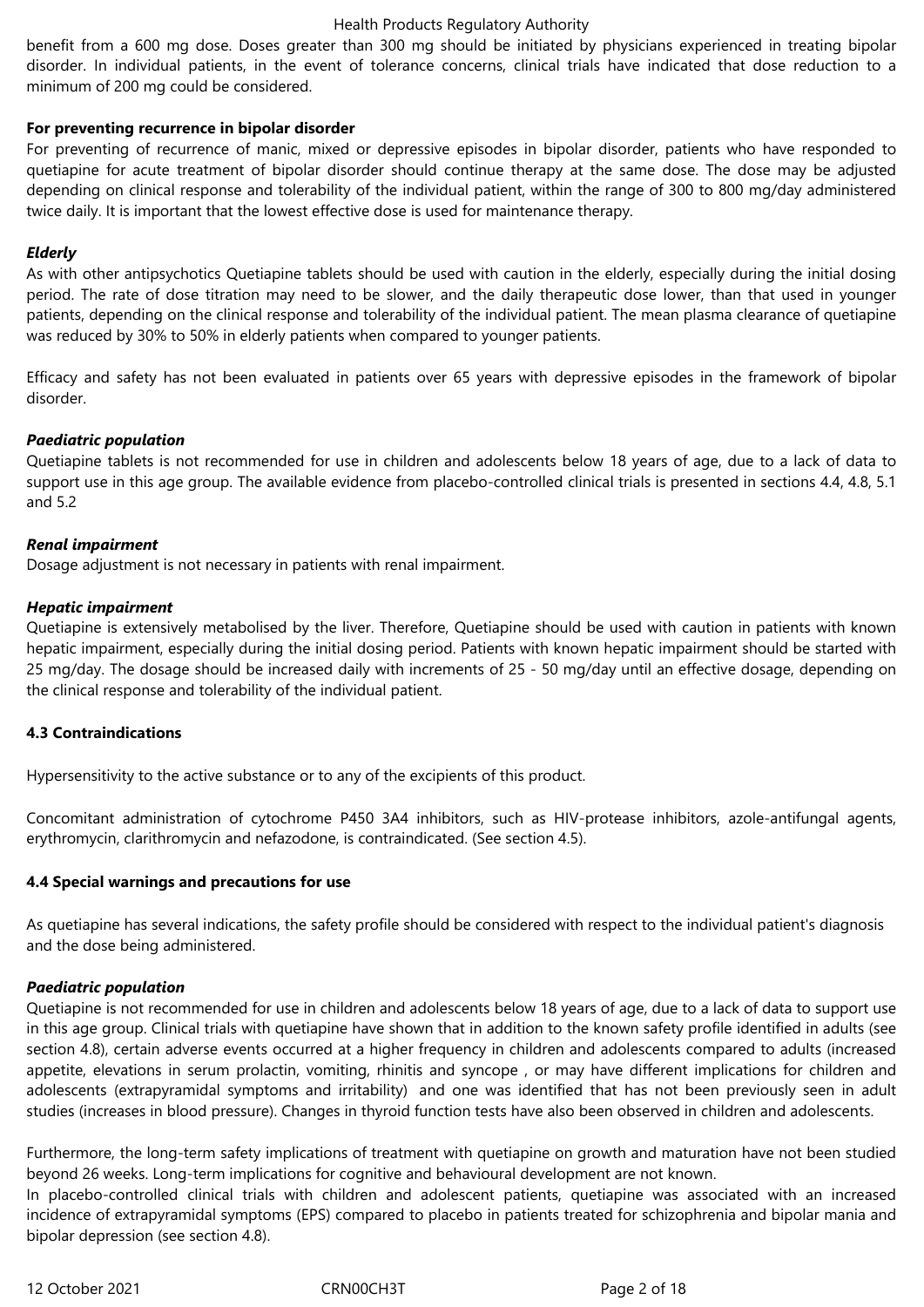## *Suicide/suicidal thoughts or clinical worsening*

Depression in bipolar disorder is associated with an increased risk of suicidal thoughts, self-harm and suicide (suicide-related events). This risk persists until significant remission occurs. As improvement may not occur during the first few weeks or more of treatment, patients should be closely monitored until such improvement occurs. It is general clinical experience that the risk of suicide may increase in the early stages of recovery.

In addition, physicians should consider the potential risk of suicide-related events after abrupt cessation of quetiapine treatment, due to the known risk factors for the disease being treated. Other psychiatric conditions for which quetiapine is prescribed can also be associated with an increased risk of suicide related events. In addition, these conditions may be co-morbid with major depressive episodes. The same precautions observed when treating patients with major depressive episodes should therefore be observed when treating patients with other psychiatric disorders.

Patients with a history of suicide related events, or those exhibiting a significant degree of suicidal ideation prior to commencement of treatment are known to be at greater risk of suicidal thoughts or suicide attempts, and should receive careful monitoring during treatment. A meta analysis of placebo controlled clinical trials of antidepressant drugs in adult patients with psychiatric disorders showed an increased risk of suicidal behaviour with antidepressants compared to placebo in patients less than 25 years old.

Close supervision of patients and in particular those at high risk should accompany drug therapy especially in early treatment and following dose changes. Patients (and caregivers of patients) should be alerted about the need to monitor for any clinical worsening, suicidal behaviour or thoughts and unusual changes in behaviour and to seek medical advice immediately if these symptoms present.

In shorter-term placebo controlled clinical studies of patients with major depressive episodes in bipolar disorder an increased risk of suicide-related events was observed in young adult patients (younger than 25 years of age) who were treated with quetiapine as compared to those treated with placebo (3.0% vs. 0%, respectively). A population-based retrospective study of quetiapine for the treatment of patients with major depressive disorder showed an increased risk of self-harm and suicide in patients aged 25 to 64 years without a history of self-harm during use of quetiapine with other antidepressants.

# *Metabolic risk*

Given the observed risk for worsening of their metabolic profile, including changes in weight, blood glucose (see hyperglycemia) and lipids, which was seen in clinical studies, patients' metabolic parameters should be assessed at the time of treatment initiation and changes in these parameters should be regularly controlled for during the course of treatment. Worsening in these parameters should be managed as clinically appropriate (see also section 4.8).

# *Extrapyramidal symptoms*

In placebo controlled clinical trials of adult patient's quetiapine was associated with an increased incidence of extrapyramidal symptoms (EPS) compared to placebo in patients treated for major depressive episodes in bipolar disorder (see sections 4.8 and 5.1).

The use of quetiapine has been associated with the development of akathisia, characterised by a subjectively unpleasant or distressing restlessness and need to move often accompanied by an inability to sit or stand still. This is most likely to occur within the first few weeks of treatment. In patients who develop these symptoms, increasing the dose may be detrimental.

# *Tardive dyskinesia*

If signs and symptoms of tardive dyskinesia appear, dose reduction or discontinuation of quetiapine should be considered. The symptoms of tardive dyskinesia can worsen or even arise after discontinuation of treatment (see section 4.8).

#### *Somnolence and dizziness*

Quetiapine treatment has been associated with somnolence and related symptoms, such as sedation (see section 4.8). In clinical trials for treatment of patients with bipolar depression, onset was usually within the first 3 days of treatment and was predominantly of mild to moderate intensity. Patients experiencing somnolence of severe intensity may require more frequent contact for a minimum of 2 weeks from onset of somnolence, or until symptoms improve and treatment discontinuation may need to be considered.

#### *Orthostatic hypotension*

Quetiapine treatment has been associated with orthostatic hypotension and related dizziness (see section 4.8) which, like somnolence has onset usually during the initial dose-titration period. This could increase the occurrence of accidental injury (fall), especially in the elderly population. Therefore, patients should be advised to exercise caution until they are familiar with the potential effects of the medication.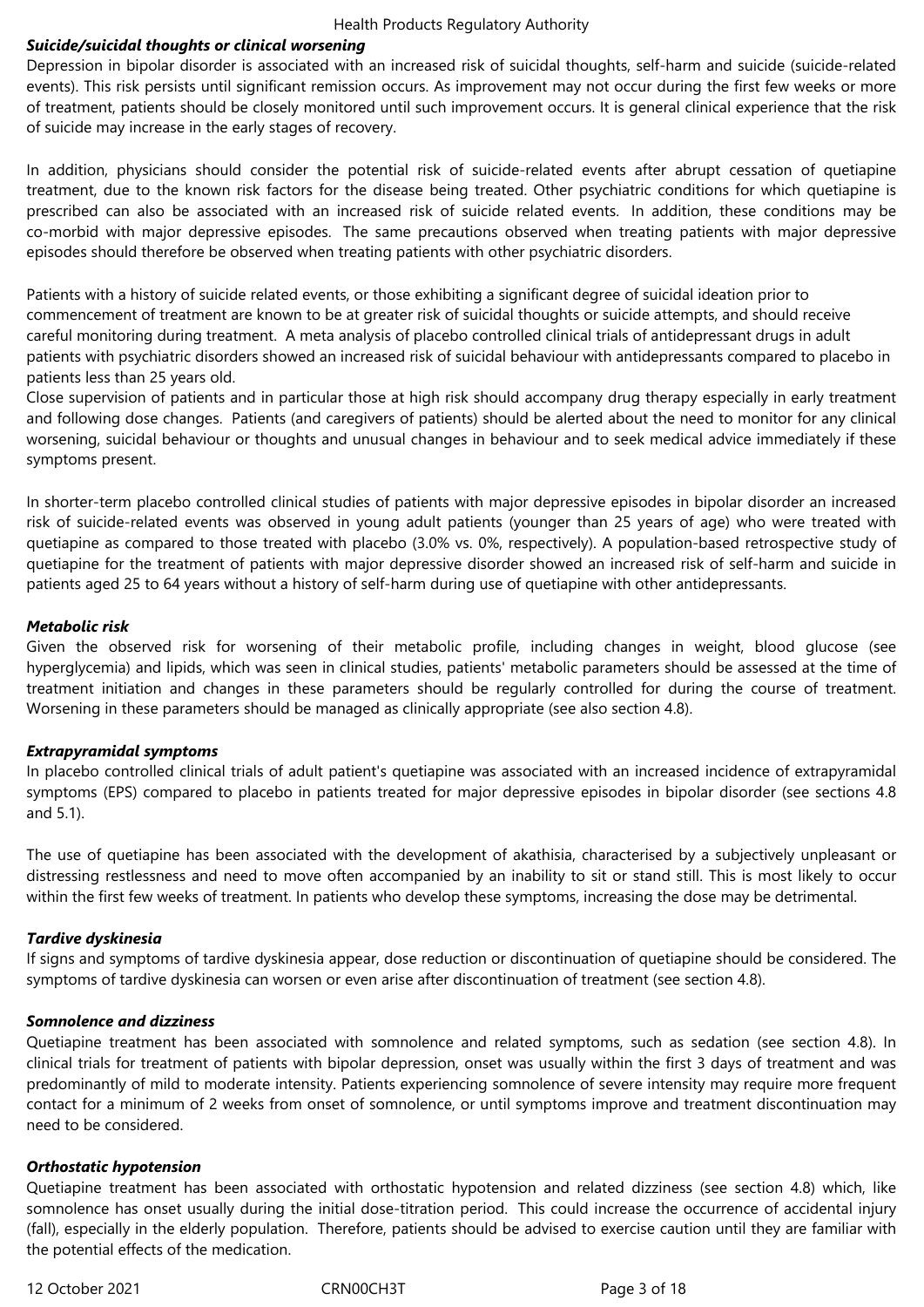Quetiapine tablets should be used with caution in patients with known cardiovascular disease, cerebrovascular disease, or other conditions predisposing to hypotension.

Dose reduction or more gradual titration should be considered if orthostatic hypotension occurs, especially in patients with underlying cardiovascular disease.

#### *Sleep apnoea syndrome*

Sleep apnoea syndrome has been reported in patients using quetiapine. In patients receiving concomitant central nervous system depressants and who have a history of or are at risk for sleep apnoea, such as those who are overweight/obese or are male, quetiapine should be used with caution.

#### *Seizures*

In controlled clinical trials there was no difference in the incidence of seizures in patients treated with quetiapine or placebo. No data is available about the incidence of seizures in patients with a history of seizure disorder. As with other antipsychotics, caution is recommended when treating patients with a history of seizures (see section 4.8).

#### *Neuroleptic malignant syndrome*

Neuroleptic malignant syndrome has been associated with antipsychotic treatment, including quetiapine (see section 4.8). Clinical manifestations include hyperthermia, altered mental status, muscular rigidity, autonomic instability, and increased creatine phosphokinase. In such an event, quetiapine should be discontinued and appropriate medical treatment given.

#### *Severe neutropenia and agranulocytosis*

Severe neutropenia (neutrophil count <0.5 X 10<sup>9</sup>/L) has been reported in quetiapine clinical trials. Most cases of severe neutropenia have occurred within a couple of months of starting therapy with quetiapine. There was no apparent dose relationship. During post-marketing experience, some cases were fatal. Possible risk factors for neutropenia include pre-existing low white blood cell count (WBC) and history of drug induced neutropenia. However, some cases occurred in patients without pre-existing risk factors. Quetiapine should be discontinued in patients with a neutrophil count <1.0 X 10<sup>9</sup>/L. Patients should be observed for signs and symptoms of infection and neutrophil counts followed (until they exceed 1.5 X  $10^9$ /L). (see section 5.1).

Neutropenia should be considered in patients presenting with infection or fever, particularly in the absence of obvious predisposing factor(s), and should be managed as clinically appropriate.

Patients should be advised to immediately report the appearance of signs/symptoms consistent with agranulocytosis or infection (e.g., fever weakness, lethargy, or sore throat) at any time during Quetiapine therapy. Such patients should have a WBC count and an absolute neutrophil count (ANC) performed promptly, especially in the absence of predisposing factors.

#### **Anti-cholinergic (muscarinic) effects:**

Norquetiapine, an active metabolite of quetiapine, has moderate to strong affinity for several muscarinic receptor subtypes. This contributes to ADRs reflecting anti-cholinergic effects when quetiapine is used at recommended doses, when used concomitantly with other medications having anti-cholinergic effects, and in the setting of overdose. Quetiapine should be used with caution in patients receiving medications having anti-cholinergic (muscarinic) effects. Quetiapine should be used with caution in patients with a current diagnosis or prior history of urinary retention, clinically significant prostatic hypertrophy, intestinal obstruction or related conditions, increased intraocular pressure or narrow angle glaucoma. (See sections 4.5, 4.8, 5.1 and 4.9.)

#### *Interactions*

See section 4.5.

Concomitant use of quetiapine with a strong hepatic enzyme inducer such as carbamazepine or phenytoin substantially decreases quetiapine plasma concentrations, which could affect the efficacy of Quetiapine therapy. In patients receiving a hepatic enzyme inducer, initiation of quetiapine treatment should only occur if the physician considers that the benefits of quetiapine outweigh the risks of removing the hepatic enzyme inducer. It is important that any change in the inducer is gradual, and if required, replaced with a non-inducer (e.g. sodium valproate).

#### *Weight*

Weight gain has been reported in patients who have been treated with quetiapine, and should be monitored and managed as clinically appropriate as in accordance with utilised antipsychotic guidelines (see section 4.8 and 5.1).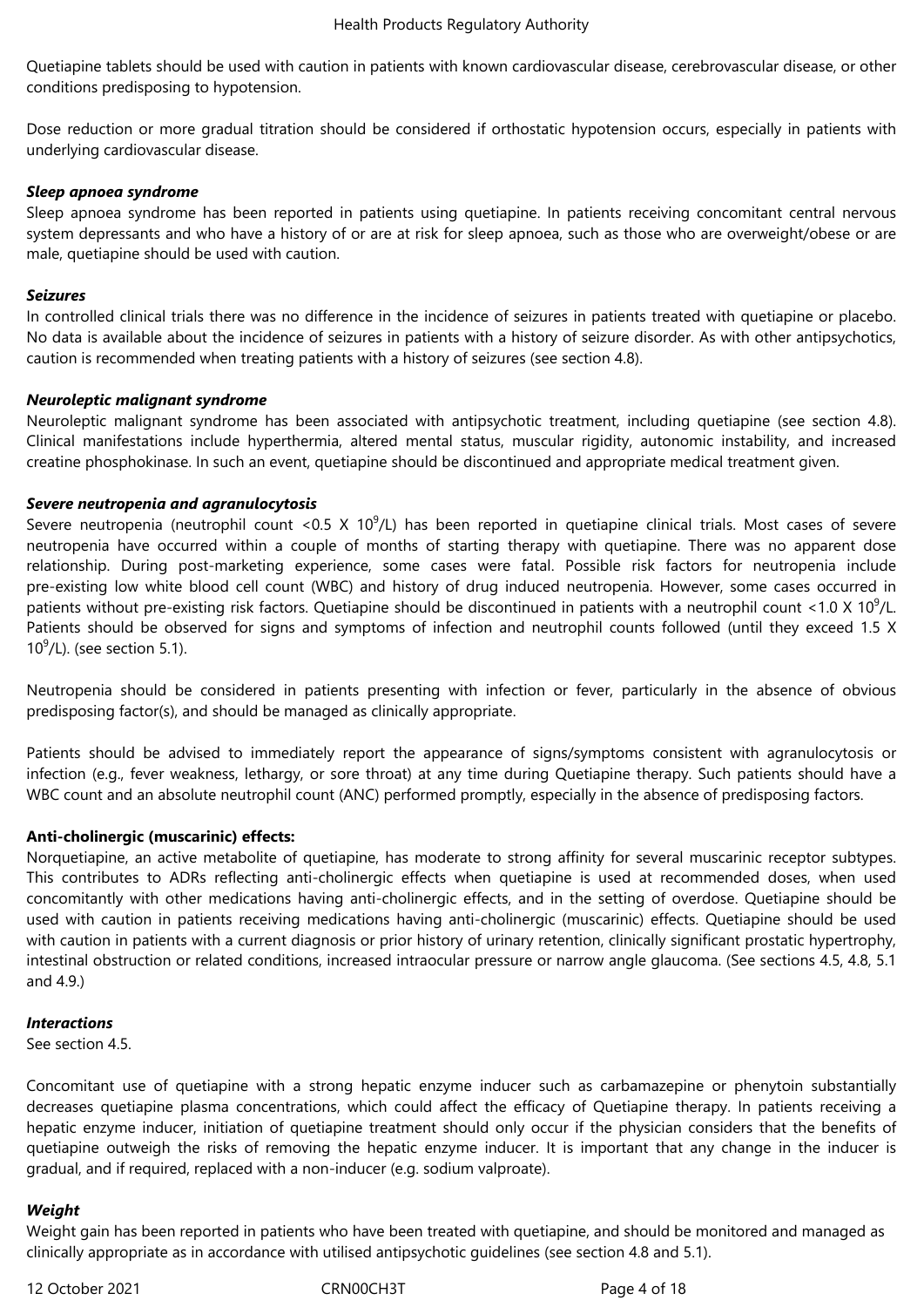# *Hyperglycaemia*

Hyperglycaemia and/or development or exacerbation of diabetes occasionally associated with ketoacidosis or coma has been reported rarely, including some fatal cases (see section 4.8). In some cases, a prior increase in body weight has been reported which may be a predisposing factor. Appropriate clinical monitoring is advisable in accordance with utilised antipsychotic guidelines. Patients treated with any antipsychotic agent including quetiapine, should be observed for signs and symptoms of hyperglycaemia (such as polydipsia, polyuria, polyphagia and weakness), and patients with diabetes mellitus or with risk factors for diabetes mellitus should be monitored regularly for worsening of glucose control. Weight should be monitored regularly.

# *Lipids*

Increases in triglycerides, LDL and total cholesterol, and decreases in HDL cholesterol have been observed in clinical trials with quetiapine (see section 4.8). Lipid changes should be managed as clinically appropriate.

# *QT Prolongation*

In clinical trials and use in accordance with the SPC, quetiapine was not associated with a persistent increase in absolute QT intervals. In post-marketing, QT prolongation was reported with quetiapine at the therapeutic doses (see section 4.8) and in overdose (see section 4.9). As with other antipsychotics, caution should be exercised when quetiapine is prescribed in patients with cardiovascular disease or family history of QT prolongation. Also, caution should be exercised when quetiapine is prescribed either with medicines known to increase QT interval, or with concomitant neuroleptics, especially in the elderly, in patients with congenital long QT syndrome, congestive heart failure, heart hypertrophy, hypokalaemia or hypomagnesaemia (see section 4.5).

# **Cardiomyopathy and Myocarditis**

Cardiomyopathy and myocarditis have been reported in clinical trials and during the post-marketing experience (see section 4.8). In patients with suspected cardiomyopathy or myocarditis discontinuation of quetiapine should be considered.

# **Severe Cutaneous Adverse Reactions**

Severe cutaneous adverse reactions (SCARs), including Stevens-Johnson syndrome (SJS), toxic epidermal necrolysis (TEN) and drug reaction with eosinophilia and systemic symptoms (DRESS) which can be life-threatening or fatal have been reported very rarely with quetiapine treatment. SCARs commonly present as a combination of the following symptoms: extensive cutaneous rash or exfoliative dermatitis, fever, lymphadenopathy and possible eosinophilia. If signs and symptoms suggestive of these severe skin reactions appear, quetiapine should be withdrawn immediately and alternative treatment should be considered.

#### *Withdrawal*

Acute withdrawal symptoms such as insomnia, nausea, headache, diarrhoea, vomiting, dizziness and irritability have been described after abrupt cessation of quetiapine. Gradual withdrawal over a period of at least one to two weeks is advisable (see section 4.8)

#### *Elderly patients with dementia-related psychosis*

Quetiapine is not approved for the treatment of dementia-related psychosis.

An approximately 3-fold increased risk of cerebrovascular adverse events have been seen in randomised placebo controlled trials in the dementia population with some atypical antipsychotics. The mechanism for this increased risk is not known. An increased risk cannot be excluded for other antipsychotics or other patient populations. Quetiapine should be used with caution in patients with risk factors for stroke.

In a meta-analysis of atypical antipsychotic, it has been reported that elderly patients with dementia-related psychosis are at an increased risk of death compared to placebo. In two 10-week placebo-controlled quetiapine studies in the same patient population (n=710); mean age: 83 years; range: 56-99 years) the incidence of mortality in quetiapine treated patients was 5.5% versus 3.2% in the placebo group. The patients in these trials died from a variety of causes that were consistent with expectations for this population.

#### **Elderly patients with Parkinson's disease (PD)/parkinsonism**

A population-based retrospective study of quetiapine for the treatment of patients with MDD, showed an increased risk of death during use of quetiapine in patients aged >65 years. This association was not present when patients with PD were removed from the analysis. Caution should be exercised if quetiapine is prescribed to elderly patients with PD.

# *Dysphagia*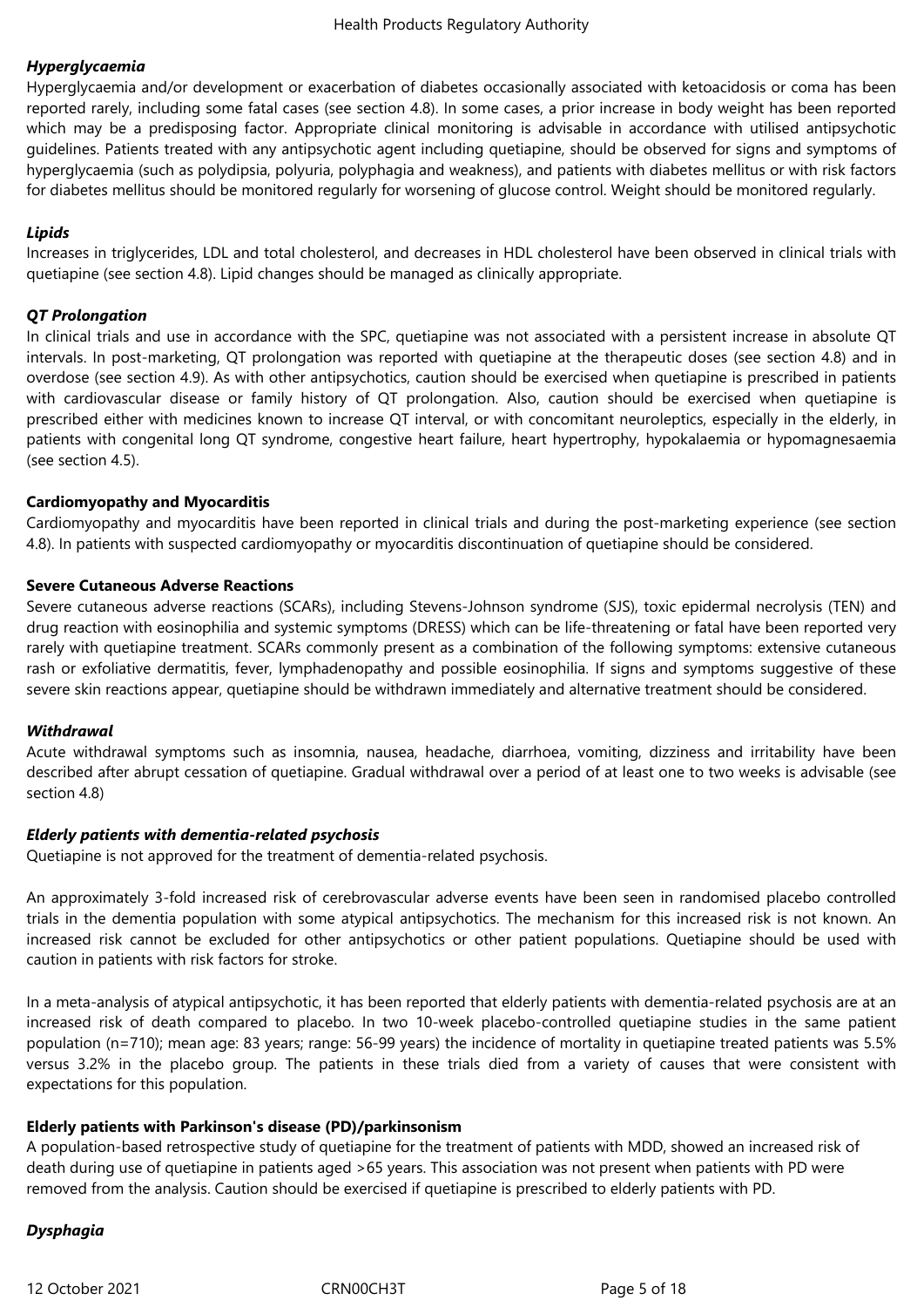Dysphagia (see section 4.8) has been reported with quetiapine. Quetiapine should be used with caution in patients at risk for aspiration pneumonia.

## *Constipation and intestinal obstruction*

Constipation represents a risk factor for intestinal obstruction. Constipation and intestinal obstruction have been reported with quetiapine (see section 4.8). This includes fatal reports in patients who are at higher risk of intestinal obstruction, including those that are receiving multiple concomitant medications that decrease intestinal motility and/or may not report symptoms of constipation. Patients with intestinal obstruction/ileus should be managed with close monitoring and urgent care.

#### *Venous thromboembolism(VTE)*

Cases of venous thromboembolism (VTE) have been reported with antipsychotic drugs. Since patients treated with antipsychotics often present with acquired risk factors for VTE, all possible risk factors for VTE should be identified before and during treatment with quetiapine and preventive measures undertaken.

#### *Pancreatitis*

Pancreatitis has been reported in clinical trials and during post marketing experience. Among the post marketing reports, while not all cases were confounded by risk factors, many patients had factors which are known to be associated with pancreatitis such as increased triglycerides (see section 4.4), gallstones, and alcohol consumption.

#### *Additional information*

Quetiapine data in combination with divalproex or lithium in acute moderate to severe manic episodes is limited; however, combination therapy was well tolerated (see section 4.8 and 5.1). The data showed an additive effect at week 3.

#### *Lactose*

Quetiapine tablets contain lactose. Patients with rare hereditary problems of galactose intolerance, the total lactase deficiency, or glucose-galactose malabsorption should not take this medicine.

#### *Quetiapine tablets contains sodium*

This medicine contains less than 1 mmol sodium (23 mg) per tablet, that is to say essentially 'sodium-free'.

#### *Misuse and abuse*

Cases of misuse and abuse have been reported. Caution may be needed when prescribing quetiapine to patients with a history of alcohol or drug abuse.

#### **4.5 Interaction with other medicinal products and other forms of interactions**

Given the primary central nervous system effects of quetiapine, quetiapine should be used with caution in combination with other centrally acting medicinal products and alcohol.

Caution should be exercised treating patients receiving other medications having anti-cholinergic (muscarinic) effects (see section 4.4).

Cytochrome P450 (CYP) 3A4 is the enzyme that is primarily responsible for the cytochrome P450 mediated metabolism of quetiapine. In an interaction study in healthy volunteers, concomitant administration of quetiapine (dosage of 25 mg) with ketoconazole, a CYP3A4 inhibitor, caused a 5- to 8-fold increase in the AUC of quetiapine. On the basis of this, concomitant use of quetiapine with CYP3A4 inhibitors is contraindicated. It is also not recommended to consume grapefruit juice while on quetiapine therapy.

In a multiple dose trial in patients to assess the pharmacokinetics of quetiapine given before and during treatment with carbamazepine (a known hepatic enzyme inducer), co-administration of carbamazepine significantly increased the clearance of quetiapine. This increase in clearance reduced systemic quetiapine exposure (as measured by AUC) to an average of 13% of the exposure during administration of quetiapine alone; although a greater effect was seen in some patients. As a consequence of this interaction, lower plasma concentrations can occur, which could affect the efficacy of quetiapine therapy. Co-administration of quetiapine and phenytoin (another microsomal enzyme inducer) caused a greatly increased clearance of quetiapine by approx. 450%. In patients receiving a hepatic enzyme inducer, initiation of quetiapine treatment should only occur if the physician considers that the benefits of quetiapine outweigh the risks of removing the hepatic enzyme inducer. It is important that any change in the inducer is gradual, and if required, replaced with a non-inducer (e.g. sodium valproate) (see section 4.4).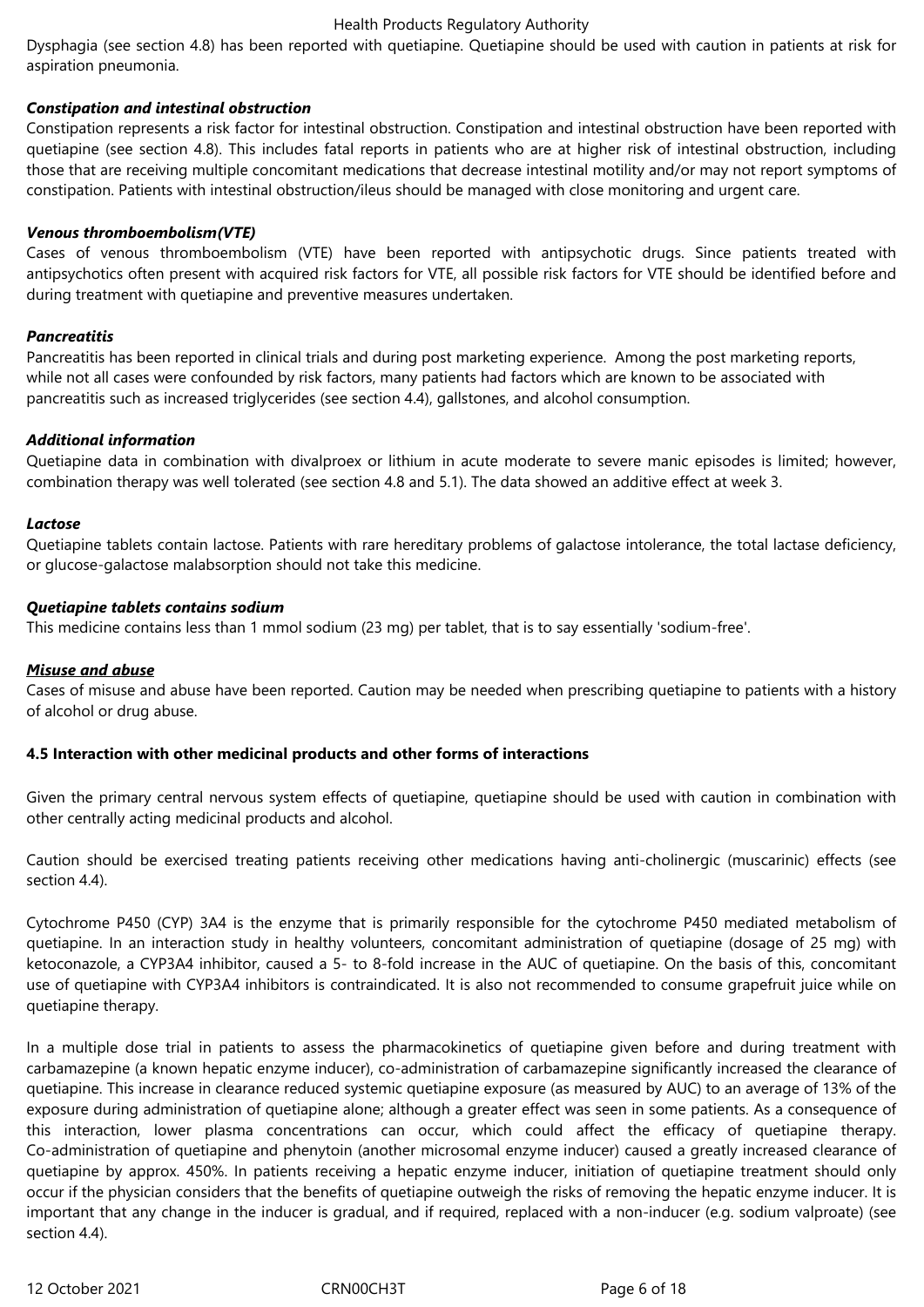The pharmacokinetics of quetiapine were not significantly altered by co-administration of the antidepressants imipramine (a known CYP2D6 inhibitor) or fluoxetine (a known CYP3A4 and CYP2D6 inhibitor).

The pharmacokinetics of quetiapine were not significantly altered by co-administration of the antipsychotics risperidone or haloperidol. Concomitant use of quetiapine and thioridazine caused an increased clearance of quetiapine with approx. 70%.

The pharmacokinetics of quetiapine were not altered following co-administration with cimetidine.

The pharmacokinetics of lithium were not altered when co-administered with quetiapine.

In a 6 week, randomised, study of lithium and Quetiapine versus placebo and Quetiapine in adult patients with acute mania, a higher incidence of extrapyramidal related events (in particular tremor), somnolence, and weight gain were observerd in the lithium add-on group compared to the placebo add-on group (see section 5.1).

The pharmacokinetics of sodium valproate and quetiapine were not altered to a clinically relevant extent when co-administered. A retrospective study of children and adolescents who received valproate, quetiapine, or both, found a higher incidence of leucopenia and neutropenia in the combination group versus the monotherapy groups.

Formal interaction studies with commonly used cardiovascular medicinal products have not been performed.

Caution should be exercised when quetiapine is used concomitantly with medicinal products known to cause electrolyte imbalance or to increase QT interval.

There have been reports of false positive results in enzyme immunoassays for methadone and tricyclic antidepressants in patients who have taken quetiapine. Confirmation of questionable immunoassay screening results by an appropriate chromatographic technique is recommended.

# **4.6 Fertility, pregnancy and lactation**

#### Pregnancy

## *First trimester*

The moderate amount of published data from exposed pregnancies (i.e. between 300-1000 pregnancy outcomes), including individual reports and some observational studies do not suggest an increased risk of malformations due to treatment. However, based on all available data, a definite conclusion cannot be drawn. Animal studies have shown reproductive toxicity (see section 5.3). Therefore, quetiapine should only be used during pregnancy if the benefits justify the potential risks.

#### Third trimester

Neonates exposed to antipsychotics (including quetiapine) during the third trimester of pregnancy are at risk of adverse reactions including extrapyramidal and/or withdrawal symptoms that may vary in severity and duration following delivery. There have been reports of agitation, hypertonia, hypotonia, tremor, somnolence, respiratory distress, or feeding disorder. Consequently, newborns should be monitored carefully.

#### Breast-feeding

Based on very limited data from published reports on quetiapine excretion into human breast milk, excretion of quetiapine at therapeutic doses appears to be inconsistent. Due to lack of robust data, a decision must be made whether to discontinue breast-feeding or to discontinue Quetiapine therapy taking into account the benefit of breast feeding for the child and the benefit of therapy for the woman.

#### Fertility

The effects of quetiapine on human fertility have not been assessed. Effects related to elevated prolactin levels were seen in rats, although these are not directly relevant to humans (see section 5.3).

#### **4.7 Effects on ability to drive and use machines**

Given its primary central nervous system effects, quetiapine may interfere with activities requiring mental alertness. Therefore, patients should be advised not to drive or operate machinery, until individual susceptibility to this is known.

#### **4.8 Undesirable effects**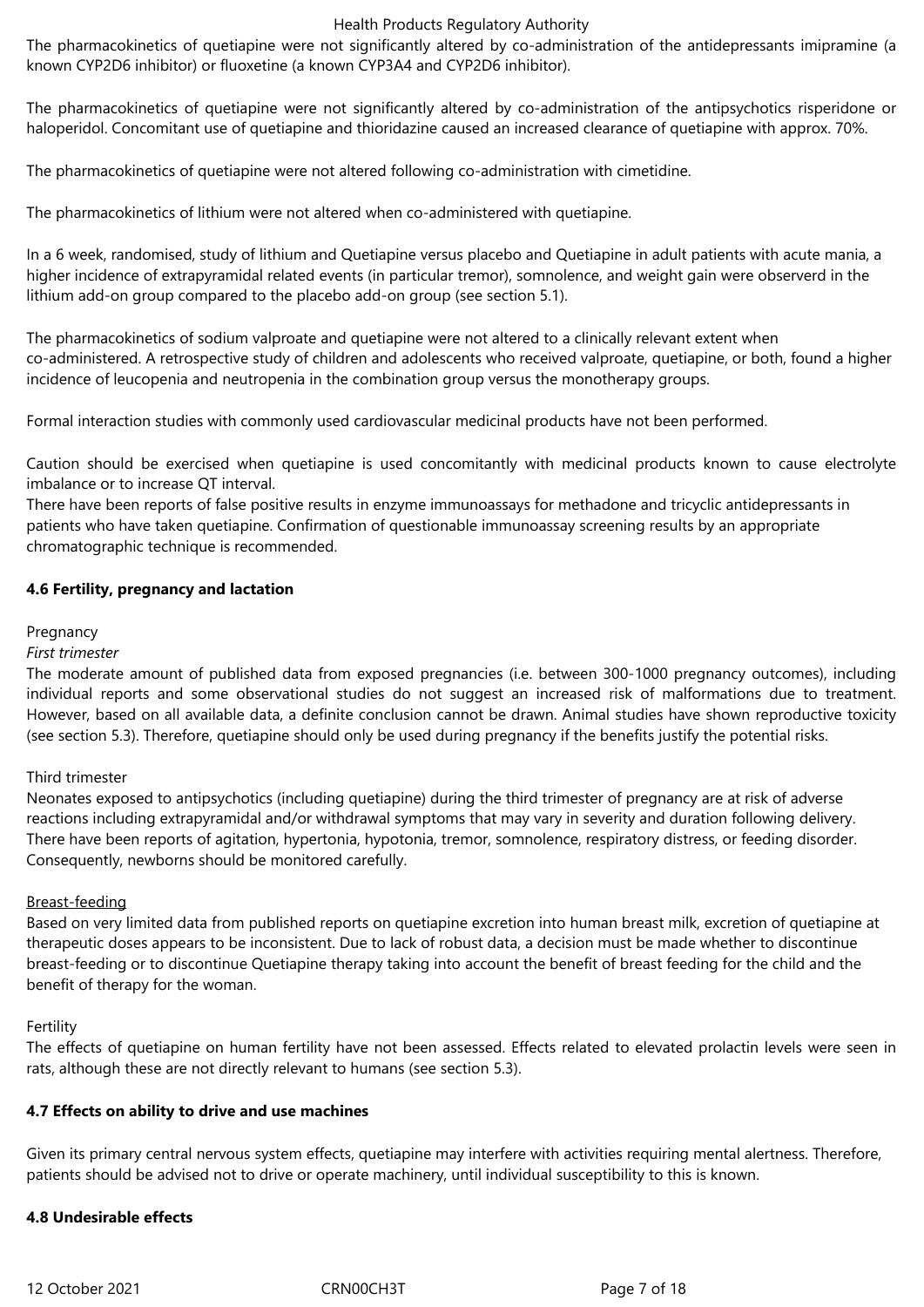The most commonly reported Adverse Drug Reactions (ADRs) with quetiapine (≥10%) are somnolence, dizziness, headache, dry mouth, withdrawal (discontinuation) symptoms, elevations in serum triglyceride levels, elevations in total cholesterol (predominantly LDL cholesterol), decreases in HDL cholesterol, weight gain, decreased haemoglobin and extrapyramidal symptoms.

The incidences of ADRs associated with quetiapine therapy, are tabulated below according to the format recommended by the Council for International Organizations of Medical Sciences (CIOMS III Working Group; 1995).

# **Table 1 ADRs associated with quetiapine therapy**

# **The frequencies of adverse events are ranked according to the following:**

**Very common (≥1/10), common (≥1/100, <1/10), uncommon (≥1/1000, <1/100), rare (≥1/10,000, <1/1000) ,very rare (<1/10,000), and not known (cannot be estimated from the available data).**

| <b>SOC</b>                                        | <b>Very Common</b>                                                                                                                                                                                                                                        | Common                                                                                                                                                                                       | <b>Uncommon</b>                                                                                          | Rar<br>e                                                                                     | <b>Very Rare</b>                                      | Not known |
|---------------------------------------------------|-----------------------------------------------------------------------------------------------------------------------------------------------------------------------------------------------------------------------------------------------------------|----------------------------------------------------------------------------------------------------------------------------------------------------------------------------------------------|----------------------------------------------------------------------------------------------------------|----------------------------------------------------------------------------------------------|-------------------------------------------------------|-----------|
| <b>Blood and</b><br>lymphatic<br>system disorders | Decreased<br>haemoglobin <sup>22</sup>                                                                                                                                                                                                                    | Leucopenia <sup>1, 28</sup> ,<br>decreased neutrophil<br>count, eosinophils<br>increased <sup>27</sup>                                                                                       | Neutropenia <sup>1</sup> ,<br>Thrombocytopenia,<br>Anaemia, platelet<br>count decreased <sup>13</sup>    | Agr<br>an<br>ulo<br>cyt<br>osis<br>26                                                        |                                                       |           |
| Immune system<br>disorders                        |                                                                                                                                                                                                                                                           |                                                                                                                                                                                              | Hypersensitivity<br>(including allergic<br>skin reactions)                                               |                                                                                              | Anaphylactic<br>reaction <sup>5</sup>                 |           |
| Endocrine<br>disorders                            |                                                                                                                                                                                                                                                           | Hyperprolactinaemia <sup>15</sup> ,<br>decreases in total $T_4$ <sup>24</sup> ,<br>decreases in free $T_4^2$ ,<br>decreases in total $T_3$ <sup>24</sup> ,<br>increases in TSH <sup>24</sup> | Decreases in free<br>$T_3$<br><sup>24</sup> , Hypothyroidism<br>21                                       |                                                                                              | Inappropriate<br>antidiuretic<br>hormone<br>secretion |           |
| Metabolism and<br>nutritional<br>disorders        | Elevations in<br>serum<br>triglyceride<br>$levels^{10,30}$<br>Elevations in<br>total cholesterol<br>(predominantly<br><b>LDL</b><br>cholesterol) <sup>11,30</sup><br>Decreases<br>in HDL<br>cholesterol <sup>17,30</sup> ,<br>Weight gain <sup>8,30</sup> | Increased appetite,<br>blood glucose<br>increased to<br>hyperglycaemic levels6,<br>30                                                                                                        | Hyponatraemia <sup>19</sup> ,<br>Diabetes Mellitus<br>1,5<br>Exacerbation of<br>pre-existing<br>diabetes | Me<br>tab<br>olic<br>syn<br>dro<br>me<br>29                                                  |                                                       |           |
| Psychiatric<br>disorders                          |                                                                                                                                                                                                                                                           | Abnormal dreams and<br>nightmares, Suicidal<br>ideation and suicidal<br>behaviour <sup>20</sup>                                                                                              |                                                                                                          | So<br>mn<br>am<br>bul<br>ism<br>and<br>rel<br>ated<br>rea<br>cti<br>ons<br>such<br>as<br>sle |                                                       |           |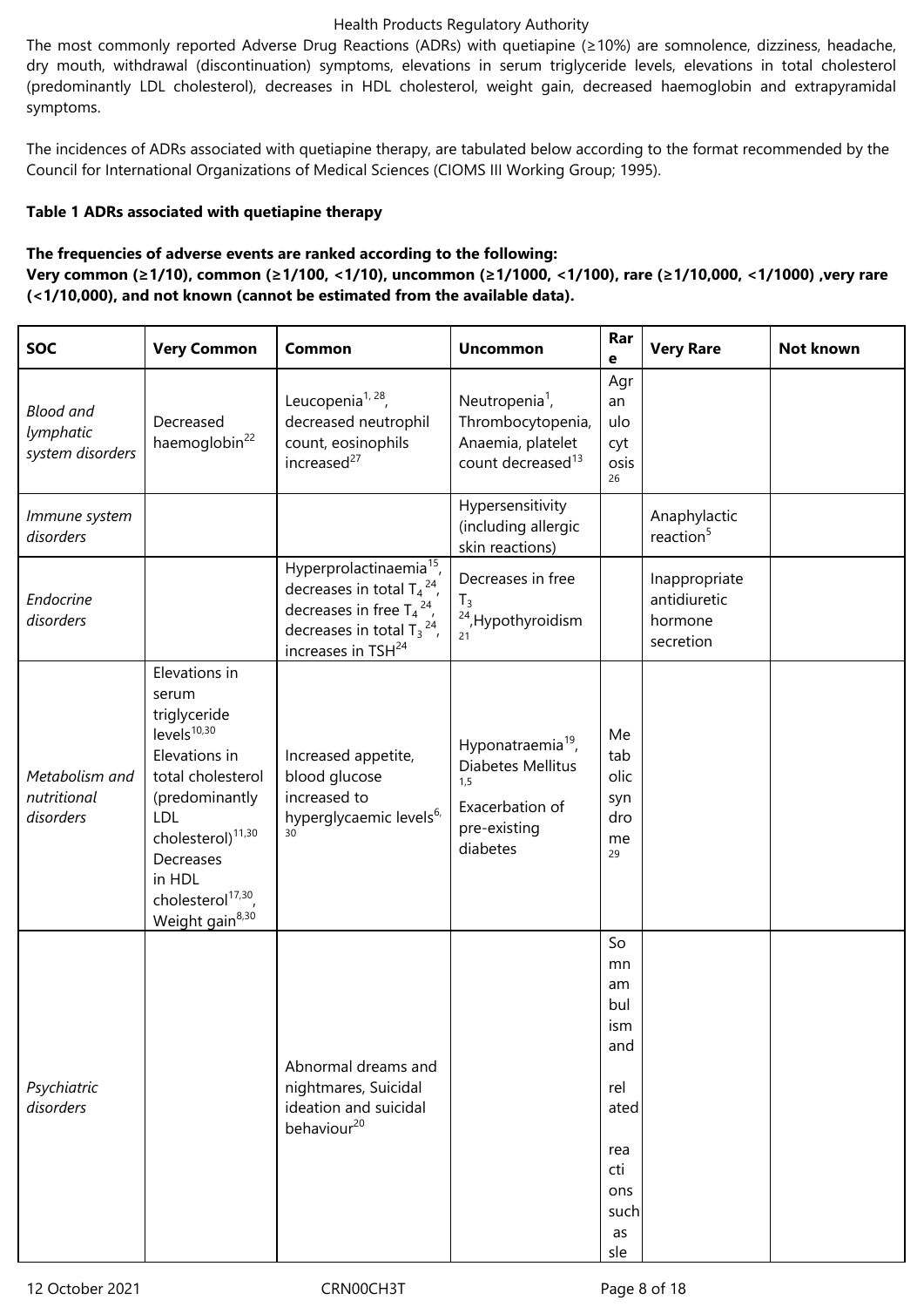|                  |                              |                                   | <b>Health Houghts Regulatory Additionty</b> |                          |                           |                 |
|------------------|------------------------------|-----------------------------------|---------------------------------------------|--------------------------|---------------------------|-----------------|
|                  |                              |                                   |                                             | ep                       |                           |                 |
|                  |                              |                                   |                                             | talk                     |                           |                 |
|                  |                              |                                   |                                             | ing                      |                           |                 |
|                  |                              |                                   |                                             | and                      |                           |                 |
|                  |                              |                                   |                                             |                          |                           |                 |
|                  |                              |                                   |                                             | sle                      |                           |                 |
|                  |                              |                                   |                                             | ep<br>rel                |                           |                 |
|                  |                              |                                   |                                             | ated                     |                           |                 |
|                  |                              |                                   |                                             |                          |                           |                 |
|                  |                              |                                   |                                             | eati                     |                           |                 |
|                  |                              |                                   |                                             | ng                       |                           |                 |
|                  |                              |                                   |                                             | dis                      |                           |                 |
|                  |                              |                                   |                                             | ord                      |                           |                 |
|                  |                              |                                   |                                             | er                       |                           |                 |
|                  | Dizziness <sup>4, 16</sup> , |                                   | Seizure $1$ ,                               |                          |                           |                 |
| Nervous system   | somnolence <sup>2,16</sup> , |                                   | Restless legs                               |                          |                           |                 |
| disorders        | headache,                    | Dysarthria                        | syndrome, Tardive                           |                          |                           |                 |
|                  | Extrapyramidal               |                                   | dyskinesia <sup>1, 5</sup> ,                |                          |                           |                 |
|                  | symptoms <sup>1, 21</sup>    |                                   | Syncope <sup>4,16</sup>                     |                          |                           |                 |
| Cardiac          |                              | Tachycardia <sup>4</sup> ,        | QT                                          |                          |                           | Cardiomyopathy  |
| disorders        |                              | Palpitations <sup>23</sup>        | prolongation <sup>1,12, 18</sup>            |                          |                           | , Myocarditis   |
|                  |                              |                                   | Bradycardia <sup>32</sup>                   |                          |                           |                 |
| Eye disorders    |                              | Vision blurred                    |                                             | Ve                       |                           |                 |
|                  |                              |                                   |                                             |                          |                           |                 |
|                  |                              |                                   |                                             | no<br>us                 |                           |                 |
|                  |                              |                                   |                                             | thr                      |                           |                 |
| Vascular         |                              | Orthostatic                       |                                             | om                       |                           |                 |
| disorders        |                              | hypotension <sup>4,16</sup>       |                                             | bo                       |                           | Stroke $33$     |
|                  |                              |                                   |                                             | em                       |                           |                 |
|                  |                              |                                   |                                             | bol                      |                           |                 |
|                  |                              |                                   |                                             | ism                      |                           |                 |
|                  |                              |                                   |                                             | $\mathbf{1}$             |                           |                 |
| Respiratory,     |                              |                                   |                                             |                          |                           |                 |
| thoracic and     |                              | Dyspnoea <sup>23</sup>            | Rhinitis                                    |                          |                           |                 |
| mediastinal      |                              |                                   |                                             |                          |                           |                 |
| disorder         |                              |                                   |                                             |                          |                           |                 |
|                  |                              |                                   |                                             | Pa                       |                           |                 |
|                  |                              |                                   |                                             | ncr                      |                           |                 |
|                  |                              |                                   |                                             | eati                     |                           |                 |
|                  |                              |                                   |                                             | $\operatorname{tis}^1$ , |                           |                 |
|                  |                              |                                   |                                             | Int                      |                           |                 |
| Gastrointestinal | Dry mouth                    | Constipation,                     | Dysphagia <sup>7</sup>                      | esti<br>nal              |                           |                 |
| disorders        |                              | dyspepsia, vomiting <sup>25</sup> |                                             | obs                      |                           |                 |
|                  |                              |                                   |                                             | tru                      |                           |                 |
|                  |                              |                                   |                                             | cti                      |                           |                 |
|                  |                              |                                   |                                             | on/                      |                           |                 |
|                  |                              |                                   |                                             | Ileu                     |                           |                 |
|                  |                              |                                   |                                             | S                        |                           |                 |
|                  |                              |                                   |                                             | Jau                      |                           |                 |
|                  |                              | Elevations in serum<br>alanine    | Elevations in serum                         | ndi                      |                           |                 |
| Hepato-biliary   |                              | aminotransferase                  | aspartate                                   | $ce5$ ,                  |                           |                 |
| disorders        |                              | $(ALT)^{3}$ , Elevations in       | aminotransferase                            | He                       |                           |                 |
|                  |                              | gamma-GT levels <sup>3</sup>      | (AST) <sup>3</sup>                          | pat                      |                           |                 |
|                  |                              |                                   |                                             | itis                     |                           |                 |
| Skin and         |                              |                                   |                                             |                          | Angioedema <sup>5</sup> , | Toxic Epidermal |
| subcutaneous     |                              |                                   |                                             |                          | Stevens-Johnson           | Necrolysis,     |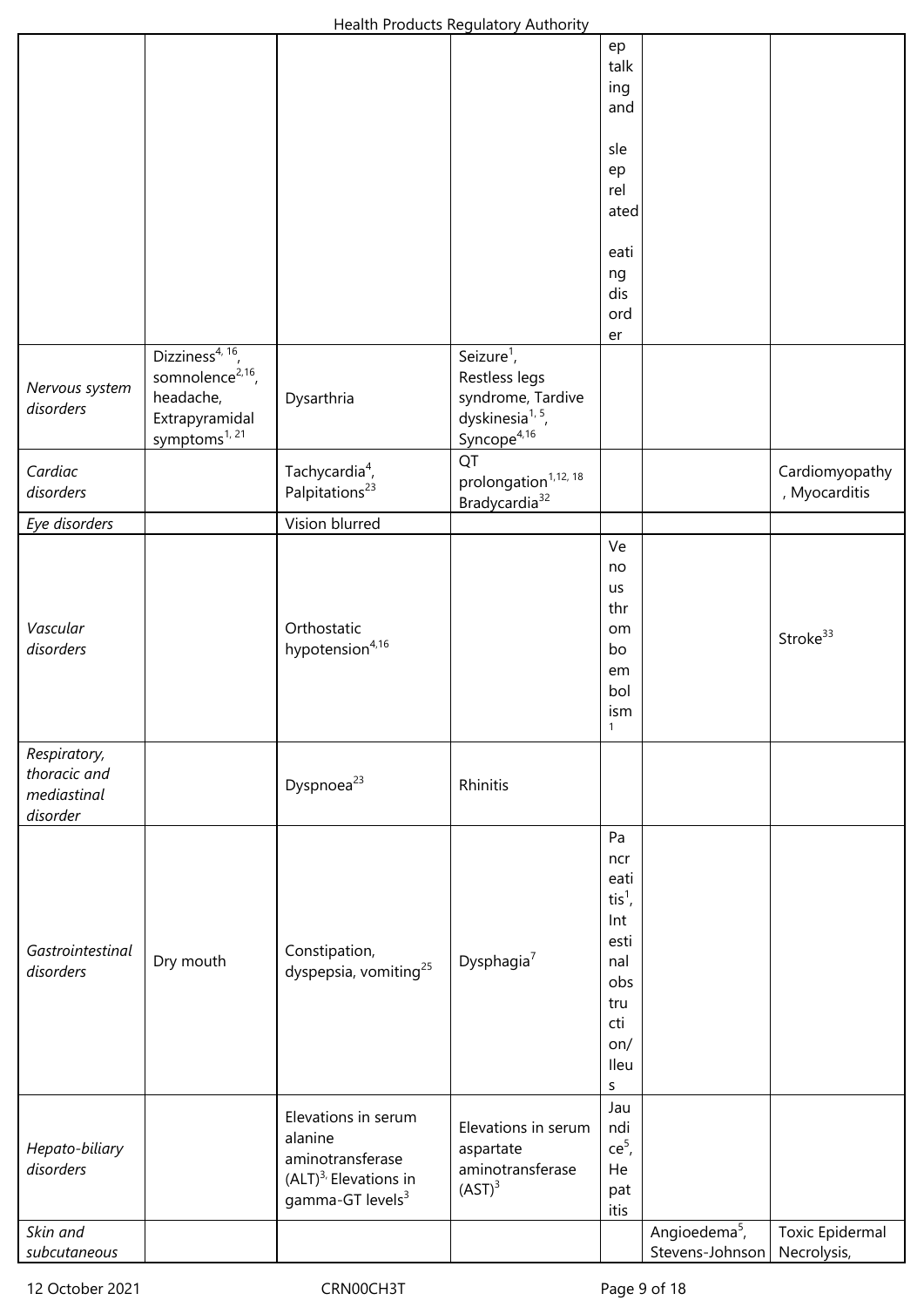| tissue disorders                                              |                                                            |                                                               |                    |                                                                                                                                 | syndrome <sup>5</sup> | Erythema<br>Multiforme,<br>Drug Reaction<br>with Eosinophilia<br>and Systemic<br>Symptoms<br>(DRESS),<br>Cutaneous<br>vasculitis |
|---------------------------------------------------------------|------------------------------------------------------------|---------------------------------------------------------------|--------------------|---------------------------------------------------------------------------------------------------------------------------------|-----------------------|----------------------------------------------------------------------------------------------------------------------------------|
| Musculoskeletal<br>and connective<br>tissue disorders         |                                                            |                                                               |                    |                                                                                                                                 | Rhabdomyolysis        |                                                                                                                                  |
| Renal and<br>urinary<br>disorders                             |                                                            |                                                               | Urinary retention  |                                                                                                                                 |                       |                                                                                                                                  |
| Pregnancy,<br>puerperium and<br>perinatal<br>conditions       |                                                            |                                                               |                    |                                                                                                                                 |                       | Drug withdrawal<br>syndrome<br>neonatal <sup>31</sup>                                                                            |
| Reproductive<br>system and<br>breast disorders                |                                                            |                                                               | Sexual dysfunction | Pri<br>api<br>sm,<br>gal<br>act<br>orr<br>ho<br>ea,<br>bre<br>ast<br>SW<br>elli<br>ng,<br>me<br>nst<br>rual<br>dis<br>ord<br>er |                       |                                                                                                                                  |
| General<br>disorders and<br>administration<br>site conditions | Withdrawal<br>(discontinuation)<br>symptoms <sup>1,9</sup> | Mild asthenia,<br>peripheral oedema,<br>irritability, pyrexia |                    | Ne<br>uro<br>lep<br>tic<br>mal<br>ign<br>ant<br>syn<br>dro<br>me<br>$\mathbf{1}$<br>$\pmb{\prime}$<br>hy<br>pot<br>her<br>mia   |                       |                                                                                                                                  |
| Investigations                                                |                                                            |                                                               |                    | Ele<br>vati<br>ons<br>in<br>blo                                                                                                 |                       |                                                                                                                                  |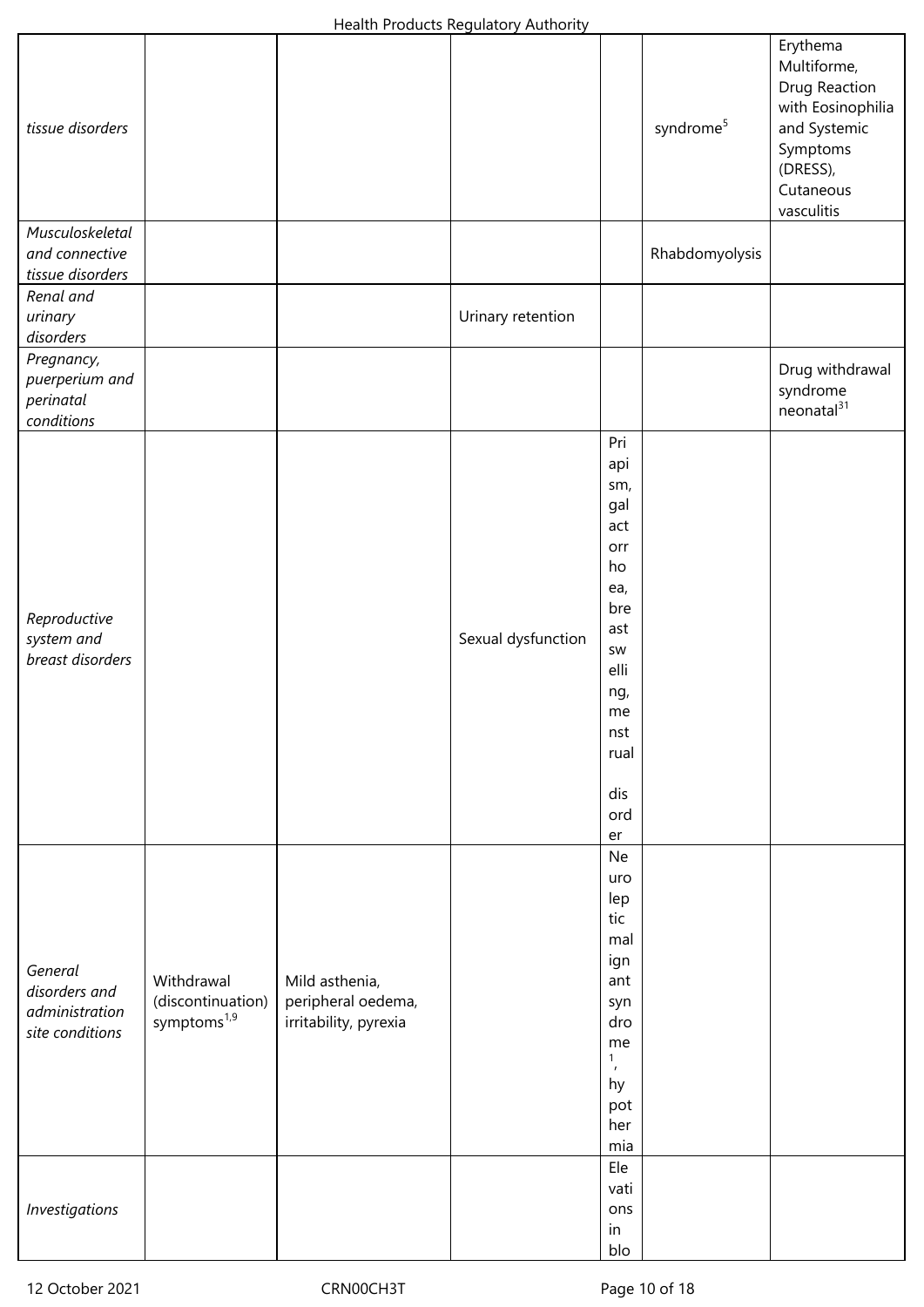|  |  |  |  | od  |  |  |
|--|--|--|--|-----|--|--|
|  |  |  |  | cre |  |  |
|  |  |  |  | ati |  |  |
|  |  |  |  | ne  |  |  |
|  |  |  |  | ph  |  |  |
|  |  |  |  | osp |  |  |
|  |  |  |  | ho  |  |  |
|  |  |  |  | kin |  |  |
|  |  |  |  | ase |  |  |
|  |  |  |  | 14  |  |  |

- 1. See section 4.4
- 2. Somnolence may occur, usually during the first two weeks of treatment and generally resolves with the continued administration of quetiapine.
- 3. Asymptomatic elevations (shift from normal to > 3x ULN at any time) in serum transaminase (ALT, AST) or gamma-GT-levels have been observed in some patients administered quetiapine. These elevations were usually reversible on continued quetiapine treatment.
- 4. As with other antipsychotics with alpha<sub>1</sub> adrenergic blocking activity, quetiapine may commonly induce orthostatic hypotension, associated with dizziness, tachycardia and, in some patients, syncope, especially during the initial dose-titration period. (see section 4.4).
- 5. Calculation of frequency for these ADR's have been taken from post-marketing data only.
- 6. Fasting blood glucose ≥126mg/dL (≥7.0 mmol/L) or a non fasting blood glucose ≥200mg/dL (≥11.1. mmol/L) on at least one occasion.
- 7. An increase in the rate of dysphagia with quetiapine vs. placebo was only observed in the clinical trials in bipolar depression.
- 8. Based on >7% increase in body weight from baseline. Occurs predominantly during the early weeks of treatment in adults.
- 9. The following withdrawal symptoms have been observed most frequently in acute placebo-controlled, monotherapy clinical trials, which evaluated discontinuation symptoms: insomnia, nausea, headache, diarrhoea, vomiting, dizziness, and irritability. The incidence of these reactions had decreased significantly after 1-week post-discontinuation.
- 10. Triglycerides ≥200 mg/dL (≥2.258mmol/L) (patients ≥18 years of age) or ≥150 mg/dL (≥1.694 mmol/L) (patients <18 years of age) on at least one occasion.
- 11. Cholesterol ≥240mg/dL (≥6.2064mmol/L) (patients ≥18 years of age) or ≥200 mg/dL (≥5.172 mmol/L) (patients <18 years of age) on at least one occasion. An increase in LDL cholesterol of ≥30 mg/dL (≥0.769 mmol/L) has been very commonly observed. Mean change among patients who had this increase was 41.7 mg/dL (≥1.07 mmol/L).
- 12. See text below.
- 13. Platelets  $\leq 100 \times 10^9$ /L on at least one occasion.
- 14. Based on clinical trial adverse event reports of blood creatine phosphokinase increase not associated with neuroleptic malignant syndrome.
- 15. Prolactin levels (patients >18 years of age): >20micrograms/L (>869.56pmol/L) males; >30 micrograms/L (>1304.34pmol/L) females at any time.
- 16. May lead to falls.
- 17. HDL cholesterol: <40 mg/dL (1.025mmol/L) males; <50 mg/dL (1.282mmol/L) females at any time.
- 18. Incidence of patients who have a QTc shift from <450 msec to ≥450 msec with a ≥30 msec increase. In placebo-controlled trials with quetiapine the mean change and the incidence of patients who have a shift to a clinically significant level is similar between quetiapine and placebo.
- 19. Shift from >132 mmol/L to ≤132 mmol/L on at least one occasion.
- 20. Cases of suicidal ideation and suicidal behaviours have been reported during quetiapine therapy or early after treatment discontinuation (see sections 4.4 and 5.1).
- 21. See section 5.1
- 22. Decreased haemoglobin to ≤13 g/dL (8.07 mmol/L) males, ≤12 g/dL (7.45 mmol/L) females on at least one occasion occurred in 11% of quetiapine patients in all trials including open label extensions. For these patients, the mean maximum decrease in hemoglobin at any time was -1.50 g/dL.
- 23. These reports often occurred in the setting of tachycardia, dizziness, orthostatic hypotension, and/or underlying cardiac/respiratory disease.
- 24. Based on shifts from normal baseline to potentially clinically important value at any time post-baseline in all trials. Shifts in total T<sub>4</sub>, free T<sub>4</sub>, total T<sub>3</sub> and free T<sub>3</sub> are defined as <0.8 x LLN (pmol/L) and shift in TSH is > 5 mIU/L at any time.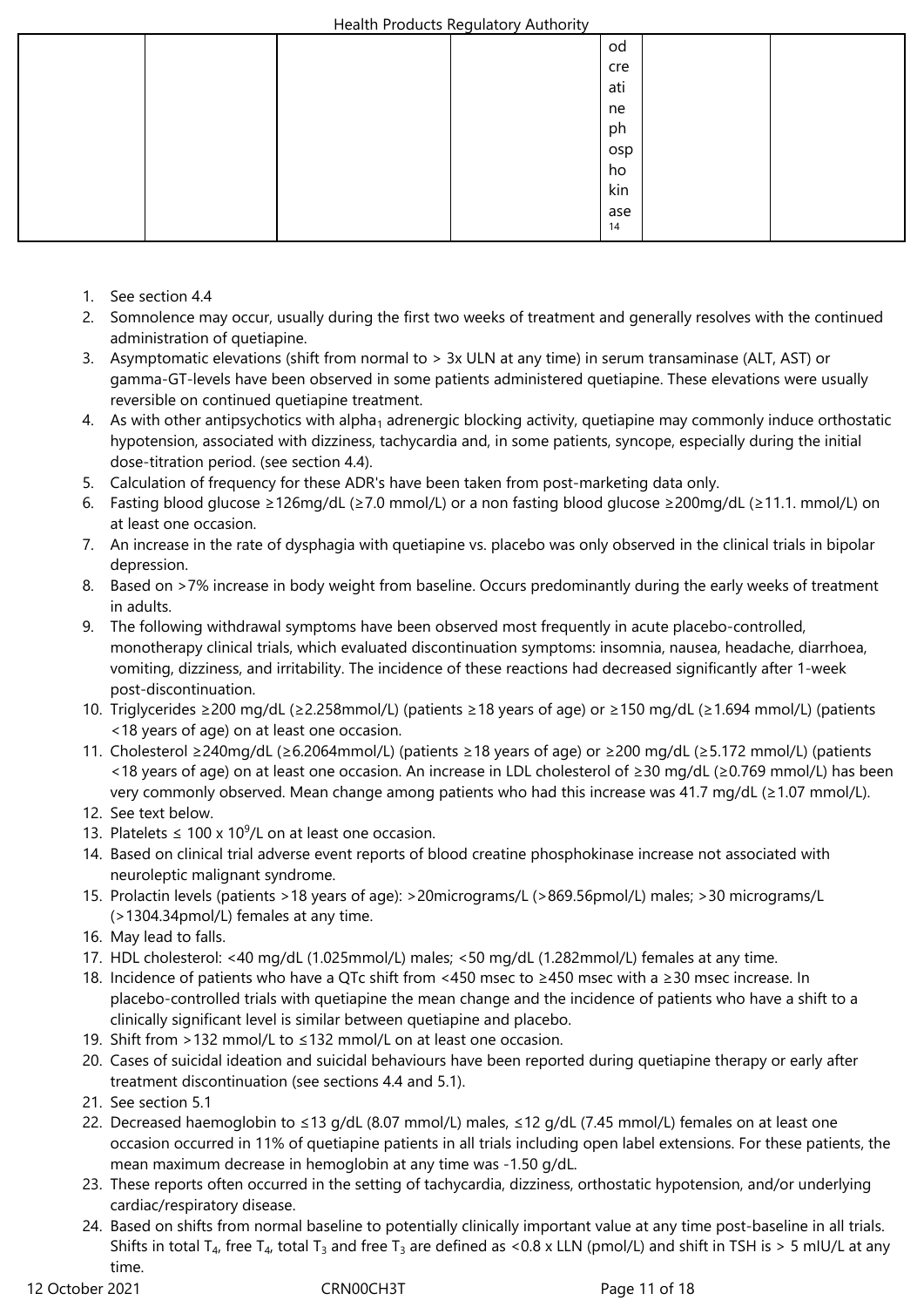- 25. Based upon the increased rate of vomiting in elderly patients (≥65 years of age).
- 26. Based on shift in neutrophils from  $> = 1.5 \times 10^9$ /L at baseline to <0.5 x 10^9/L at any time during treatment and based on patients with severe neutropenia (<0.5 x 109/L) and infection during all quetiapine clinical trials (see section 4.4).
- 27. Based on shifts from normal baseline to potentially clinically important value at anytime post-baseline in all trials. Shifts in eosinophils are defined as >1x 10<sup>9</sup> cells/L at any time.
- 28. Based on shifts from normal baseline to potentially clinically important value at anytime post-baseline in all trials. Shifts in WBCs are defined as  $\leq 3 \times 10^9$ cells/L at any time.
- 29. Based on adverse event reports of metabolic syndrome from all clinical trials with quetiapine.
- 30. In some patients, a worsening of more than one of the metabolic factors of weight, blood glucose and lipids was observed in clinical studies (See section 4.4).
- 31. See section 4.6
- 32. May occur at or near initiation of treatment and be associated with hypotension and/or syncope. Frequency based on adverse event reports of bradycardia and related events in all clinical trials with Quetiapine.
- 33. Based on one retrospective non-randomised epidemiological study.

Cases of QT prolongation, ventricular arrhythmia, sudden unexplained death, cardiac arrest and torsades de pointes have been reported with the use of neuroleptics and are considered class effects.

Severe cutaneous adverse reactions (SCARs), including Stevens-Johnson syndrome (SJS), toxic epidermal necrolysis (TEN), drug reaction with eosinophilia and systemic symptoms (DRESS) have been reported in association with quetiapine treatment.

**Paediatric population** The same ADRs described above for adults should be considered for children and adolescents. The following table summarises ADRs that occur in a higher frequency category in children and adolescent patients (10-17 years of age) than in the adult population or ADRs that have not been identified in the adult population.

# **Table 2 ADRs in children and adolescents associated with quetiapine therapy that occur in a higher frequency than adults, or not identified in the adult population**

**The frequencies of adverse events are ranked according to the following: Very common (>1/10), common (>1/100, <1/10), uncommon (>1/1000, <1/100), rare (>1/10,000, <1/1000) and very rare (<1/10,000).**

| <b>SOC</b>                                           | <b>Very Common</b>                       | Common                    |
|------------------------------------------------------|------------------------------------------|---------------------------|
| <b>Endocrine disorders</b>                           | Elevations in prolactin <sup>1</sup>     |                           |
| Metabolism and nutritional disorders                 | Increased appetite                       |                           |
| Nervous system disorders                             | Extrapyramidal symptoms <sup>3, 4</sup>  | Syncope                   |
| Vascular disorders                                   | Increases in blood pressure <sup>2</sup> |                           |
| Respiratory, thoracic and mediastinal disorders      |                                          | Rhinitis                  |
| <b>Gastrointestinal disorders</b>                    | Vomiting                                 |                           |
| General disorders and administration site conditions |                                          | Irritability <sup>3</sup> |

- 1. Prolactin levels (patients < 18 years of age): >20 microgram/L (>869.56 pmol/L) males; >26 microgam/L (>1130.428 pmol/L) females at any time. Less than 1% of patients had an increase to a prolactin level >100 microgram/L.
- 2. Based on shifts above clinically significant thresholds (adapted from the National Institute of Health criteria) or increases >20mmHg for systolic or >10 mmHg for diastolic blood pressure at any time in two acute (3-6 weeks) placebo-controlled trials in children and adolescents.
- 3. Note: The frequency is consistent to that observed in adults, but might be associated with different clinical implications in children and adolescents as compared to adults.
- 4. See section 5.1.

#### Reporting of suspected adverse reactions

Reporting suspected adverse reactions after authorisation of the medicinal product is important. It allows continued monitoring of the benefit/risk balance of the medicinal product. Healthcare professionals are asked to report any suspected adverse reactions via

HPRA Pharmacovigilance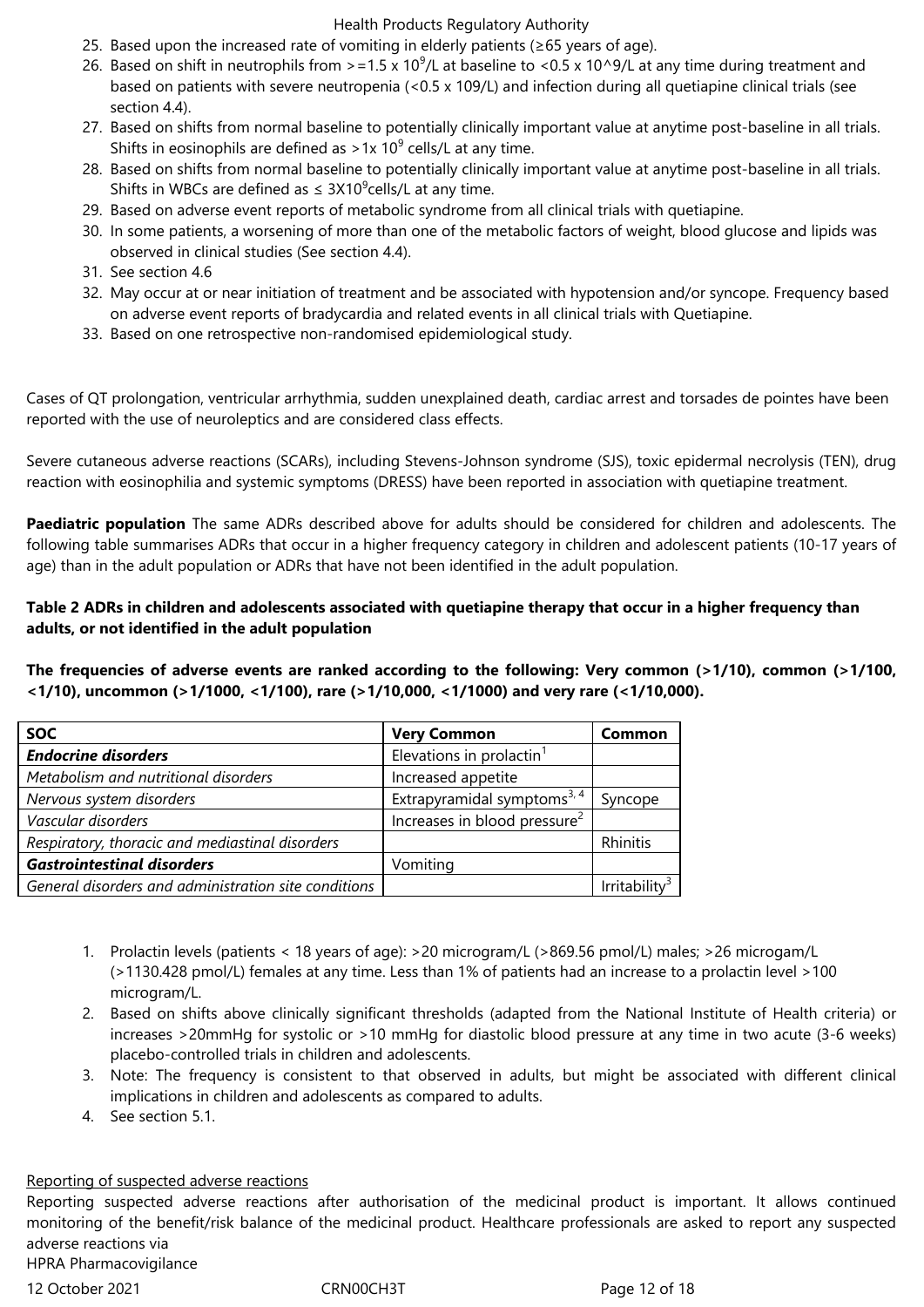#### **4.9 Overdose**

#### **Sympto[ms](http://www.hpra.ie/)**

In general, reported signs and symptoms were those resulting from an exaggeration of the active substance's known pharmacological effects, i.e., drowsiness and sedation, tachycardia and hypotension and anti-cholinergic effects.

Overdose could lead to QT-prolongation, seizures, status epilepticus, rhabdomyolysis, respiratory depression, urinary retention, confusion, delirium, and/or agitation, coma and death.

Patients with pre-existing severe cardiovascular disease may be at an increased risk of the effects of overdose. (See section 4.4 Orthostatic hypotension).

#### **Management of overdose**

There is no specific antidote to quetiapine. In cases of severe signs, the possibility of multiple drug involvement should be considered, and intensive care procedures are recommended, including establishing and maintaining a patent airway, ensuring adequate oxygenation and ventilation, and monitoring and support of the cardiovascular system.

Based on public literature, patients with delirium and agitation and a clear anti-cholinergic syndrome may be treated with physostigmine, 1-2 mg (under continuous ECG monitoring). This is not recommended as standard treatment, because of potential negative effect of physostigmine on cardiac conductance. Physostigmine may be used if there are no ECG aberrations. Do not use physostigmine in case of dysrhythmias, any degree of heart block or QRS-widening.

Whilst the prevention of absorption in overdose has not been investigated, gastric lavage can be indicated in severe poisonings and if possible to perform within one hour of ingestion. The administration of activated charcoal should be considered.

In cases of quetiapine overdose refractory hypotension should be treated with appropriate measures such as intravenous fluids and/or sympathomimetic agents (Epinephrine and dopamine should be avoided, since beta stimulation may worsen hypotension in the setting of quetiapine-induced alpha blockade).

Close medical supervision and monitoring should be continued until the patient recovers.

## **5 PHARMACOLOGICAL PROPERTIES**

#### **5.1 Pharmacodynamic properties**

Pharmacotherapeutic group: antipsychotics, Diazepines, oxazepines and thiazepines ATC code: N05A H04

## *Mechanism of action*

Quetiapine is an atypical antipsychotic agent. Quetiapine and the active human plasma metabolite, norquetiapine interact with a broad range of neurotransmitter receptors. Quetiapine and norquetiapine exhibit affinity for brain serotonin (5HT<sub>2</sub>) and dopamine  $D_1$ - and  $D_2$ - receptors. It is this combination of receptor antagonism with a higher selectivity for 5HT<sub>2</sub> relative to  $D_2$ receptors, which is believed to contribute to the clinical antipsychotic properties and low extrapyramidal side effect (EPS) liability of Quetiapine compared to typical antispychotics. Quetiapine and norquetiapine have no appreciable affinity at benzodiazepine receptors but high affinity at histaminergic and adrenergic alpha1 receptors and moderate affinity at adrenergic alpha2 receptors. Quetiapine also has low or no affinity for muscarinic receptors, while norquetiapine has moderate to high affinity at several muscarinic receptors, which may explain anti-cholinergic (muscarinic) effects. Inhibition of NET and partial agonist action at 5HT1A sites by norquetiapine may contribute to Quetiapine's therapeutic efficacy as an antidepressant.

## *Pharmacodynamic effect*

Quetiapine is active in tests for antipsychotic activity, such as conditioned avoidance. It also blocks the action of dopamine agonists, measured either behaviourally or electrophysiologically, and elevates dopamine metabolite concentrations, a neurochemical index of  $D_2$ -receptor blockade.

In pre-clinical tests predictive of EPS, quetiapine is unlike typical antipsychotics and has an atypical profile. Quetiapine does not produce dopamine D2-receptor supersensitivity after chronic administration. Quetiapine produces only weak catalepsy at

12 October 2021 **CRNOOCH3T** CRNOOCH3T Page 13 of 18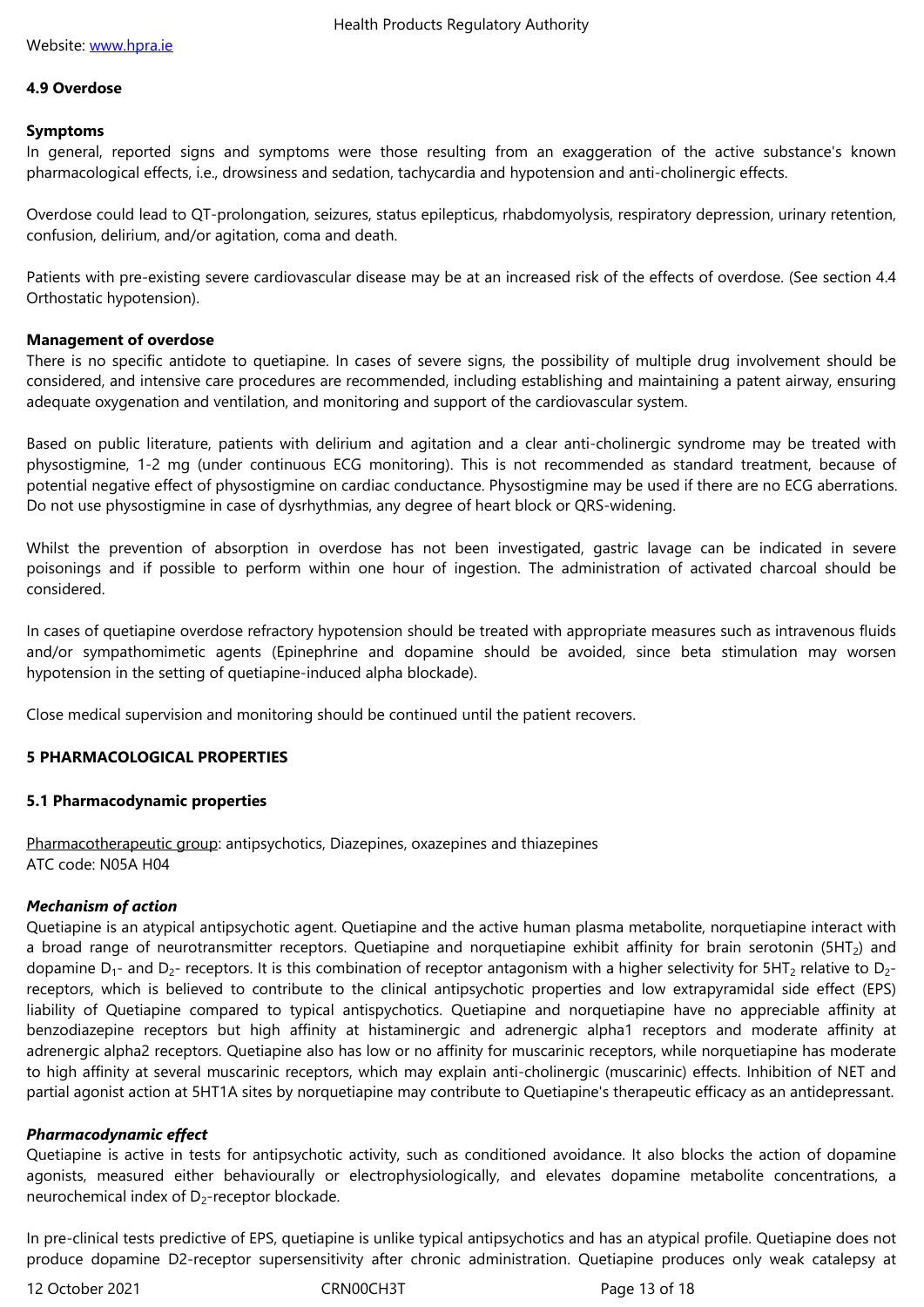effective dopamine D2-receptor blocking doses. Quetiapine demonstrates selectivity for the limbic system by producing depolarisation blockade of the A10 mesolimbic but not the A9 nigrostriatal dopamine-containing neurones following chronic administration. Quetiapine exhibits minimal dystonic liability in haloperidol-sensitised or drug-naive Cebus monkeys after acute and chronic administration (see section 4.8).

# *Clinical Efficacy*

#### Schizophrenia

In three placebo-controlled clinical trials in patients with schizophrenia, using variable doses of quetiapine, there were no differences between the Quetiapine and placebo treatment groups in the incidence of EPS or concomitant use of anticholinergics. A placebo-controlled trial evaluating fixed doses of quetiapine across the range of 75 to 750 mg/day showed no evidence of an increase in EPS or the use of concomitant anti-cholinergics. The long-term efficacy of Quetiapine tablets in prevention of schizophrenic relapses has not been verified in blinded clinical trials. In open label trials, in patients with schizophrenia, quetiapine was effective in maintaining the clinical improvement during continuation therapy in patients who showed an initial treatment response, suggesting some long-term efficacy.

#### Bipolar disorder

In four placebo-controlled clinical trials, evaluating doses of Quetiapine up to 800 mg/day for the treatment of moderate to severe manic episodes, two each in monotherapy and as combination therapy to lithium or divalproex, there were no differences between the Quetiapine and placebo treatment groups in the incidence of EPS or concomitant use of anticholinergics.

In the treatment of moderate to severe manic episodes, Quetiapine demonstrated superior efficacy to placebo in reduction of manic symptoms at 3 and 12 weeks, in two monotherapy trials. There are no data from long-term studies to demonstrate Quetiapine's effectiveness in preventing subsequent manic or depressive episodes. Quetiapine data in combination with divalproex or lithium in acute moderate to severe manic episodes at 3 and 6 weeks is limited; however, combination therapy was well tolerated. The data showed an additive effect at week 3. A second study did not demonstrate an additive effect at week 6.

The mean last week median dose of Quetiapine in responders, was approximately 600 mg/day and approximately 85% of the responders were in the dose range of 400 to 800 mg / day.

In 4 clinical trials with a duration of 8 weeks in patients with moderate to severe depressive episodes in bipolar I or bipolar II disorder, , Quetiapine tablets 300 mg and 600 mg was significantly superior to placebo treated patients for the relevant outcome measures: mean improvement on the MADRS and for response defined as at least a 50% improvement in MADRS total score from baseline. There was no difference in magnitude of effect between the patients who received 300 mg Quetiapine tablets and those who received 600 mg dose.

In the continuation phase in two of these studies, it was demonstrated that long-term treatment, of patients who responded on Quetiapine tablets 300 or 600 mg, was efficacious compared to placebo treatment with respect to depressive symptoms, but not with regard to manic symptoms.

In two recurrence prevention studies evaluating Quetiapine in combination with mood stabilizers, in patients with manic, depressed or mixed mood episodes, the combination with Quetiapine was superior to mood stabilizers monotherapy in increasing the time to recurrence of any mood event (manic, mixed or depressed). Quetiapine was administered twice-daily totalling 400 mg to 800 mg a day as combination therapy to lithium or valproate.

In a 6-week, randomised, study of lithium and Quetiapine tablets versus placebo and Quetiapine tablets in adult patients with acute mania, the difference in YMRS mean improvement between the lithium add-on group and the placebo add-on group was 2.8 points and the difference in % responders (defined as 50% improvement from baseline on the YMRS) was 11% (79% in the lithium add-on group vs. 68% in the placebo add-on group).

In one long-term study (up to 2 years' treatment evaluating recurrence prevention in patients with manic, depressed or mixed mood episodes' quetiapine was superior to placebo in increasing the time to recurrence of any mood event (manic, mixed or depressed), in patients with bipolar I disorder. The number of patients with a mood event was 91 (22.5%) in the quetiapine group, 208 (51.5%) in the placebo group and 95 (26.1%) in the lithium treatment groups respectively. In patients who responded to quetiapine, when comparing continued treatment with quetiapine to switching to lithium, the results indicated that a switch to lithium treatment does not appear to be associated with an increased time to recurrence of a mood event.

Clinical trials have demonstrated that Quetiapine is effective in schizophrenia and mania when given twice a day, although quetiapine has a pharmacokinetic half-life of approximately 7 hours. This is further supported by the data from a positron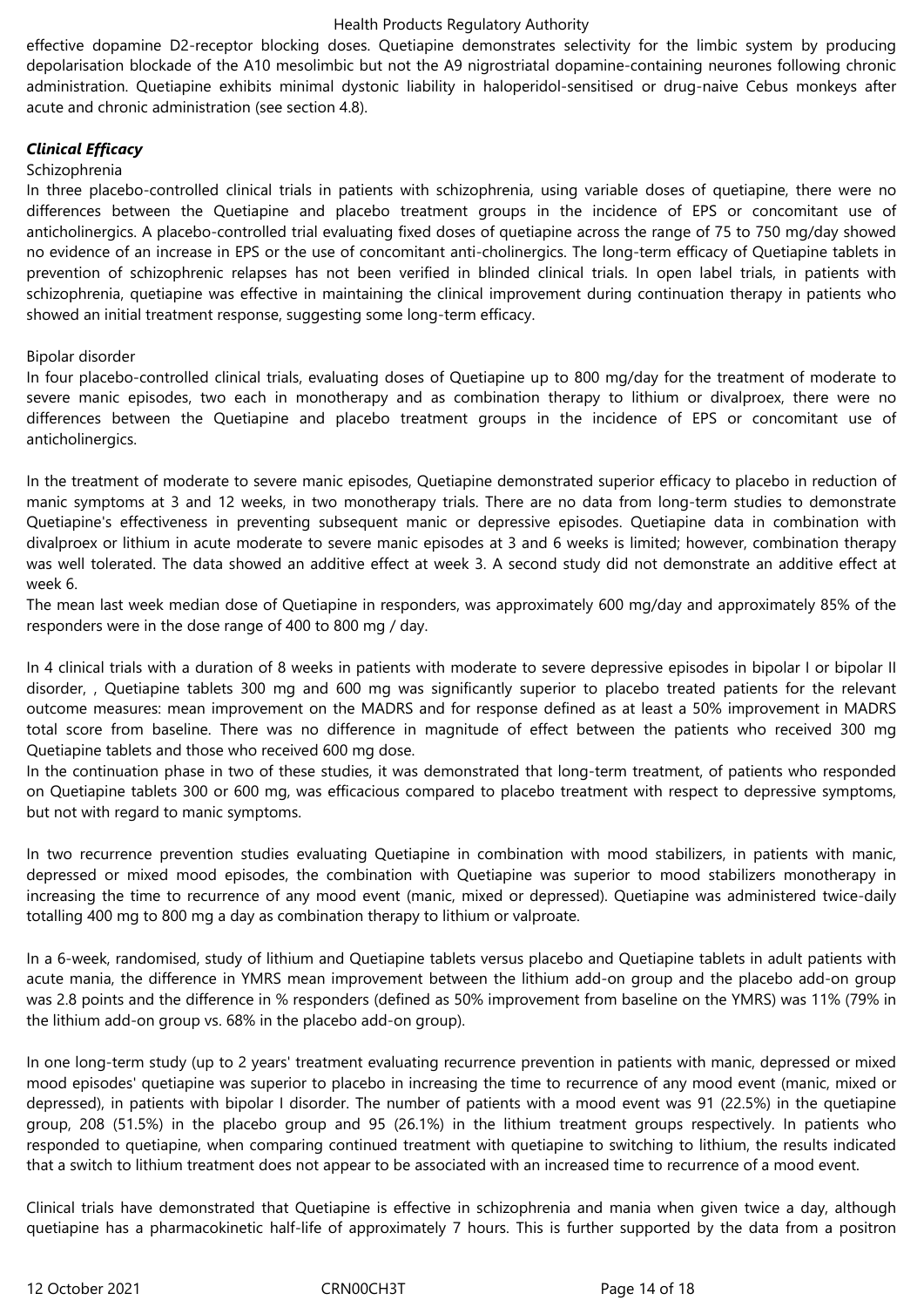emission tomography (PET) study, which identified that for quetiapine, 5HT<sub>2</sub> andD<sub>2</sub> receptor occupancy are maintained for up to 12 hours. The safety and efficacy of doses greater than 800 mg/day have not been evaluated.

# *Clinical safety*

In short-term, placebo-controlled clinical trials in schizophrenia and bipolar mania the aggregated incidence of extrapyramidal symptoms was similar to placebo (schizophrenia: 7.8% for quetiapine and 8.0% for placebo; bipolar mania: 11.2% for quetiapine and 11.4% for placebo). Higher rates of extrapyramidal symptoms were seen in quetiapine treated patients compared to those treated with placebo in short-term, placebo-controlled clinical trials in MDD and bipolar depression. In short-term, placebo-controlled bipolar depression trials the aggregated incidence of extrapyramidal symptoms was 8.9% for quetiapine compared to 3.8% for placebo. In short-term, placebo-controlled monotherapy clinical trials in major depressive disorder the aggregated incidence of extrapyramidal symptoms was 5.4% for Quetiapine prolonged release tablets and 3.2% for placebo. In a short-term placebo-controlled monotherapy trial in elderly patients with major depressive disorder, the aggregated incidence of extrapyramidal symptoms was 9.0% for Quetiapine prolonged release tablets and 2.3% for placebo. In both bipolar depression and MDD, the incidence of the individual adverse events (eg, akathisia, extrapyramidal disorder, tremor, dyskinesia, dystonia, restlessness, muscle contractions involuntary, psychomotor hyperactivity and muscle rigidity) did not exceed 4% in any treatment group.

In short term, fixed dose (50mg/d to 800 mg/d), placebo-controlled studies (ranging from 3 to 8 weeks), the mean weight gain for quetiapine-treated patients ranged from 0.8 kg for the 50 mg daily dose to 1.4 kg for the 600 mg daily dose (with lower gain for the 800 mg daily dose), compared to 0.2 kg for the placebo treated patients. The percentage of quetiapine treated patients who gained ≥7% of body weight ranged from 5.3% for the 50 mg daily dose to 15.5% for the 400 mg daily dose (with lower gain for the 600 and 800 mg daily doses), compared to 3.7% for placebo treated patients.

A 6-week, randomised, study of lithium and Quetiapine tablets versus placebo and quetiapine tablets in adult patients with acute mania indicated that the combination of Quetiapine tablets with lithium leads to more adverse events (63% versus 48% in Quetiapine tablets in combination with placebo). The safety results showed a higher incidence of extrapyramidal symptoms reported in 16.8% of patients in the lithium add-on group and 6.6% in the placebo add-on group , the majority of which consisted of tremor, reported in 15.6% of the patients in the lithium add-on group and 4.9% in the placebo add-on group. The incidence of somnolence was higher in the Quetiapine tablets with lithium add-on group (12.7%) compared to the Quetiapine tablets with the placebo add-on group (5.5%). In addition, a higher percentage of patients treated in the lithium add-on group (8.0%) had weight gain (≥7%) at the end of treatment compared to patients in the placebo add-on group (4.7%).

Longer term relapse prevention trials had an open label period (ranging from 4 to 36 weeks) during which patients were treated with quetiapine, followed by a randomized withdrawal period during which patients were randomized to quetiapine or placebo. For patients who were randomized to quetiapine, the mean weight gain during the open label period was 2.56 kg, and by week 48 of the randomized period, the mean weight gain was 3.22 kg, compared to open label baseline. For patients who were randomized to placebo, the mean weight gain during the open label period was 2.39 kg, and by week 48 of the randomized period the mean weight gain was 0.89 kg, compared to open label baseline.

In placebo-controlled studies in elderly patients with dementia-related psychosis, the incidence of cerebrovascular adverse events per 100 patient years was not higher in quetiapine-treated patients than in placebo-treated patients.

In all short-term placebo-controlled monotherapy trials in patients with a baseline neutrophil count  $\geq 1.5$  X 10<sup>9</sup>/L, the incidence of at least one occurrence of a shift to neutrophil count <1.5 X 10<sup>9</sup>/L, was 1.9% in patients treated with quetiapine compared to 1.5% in placebo-treated patients. The incidence of shifts to >0.5 - <1.0 X 10<sup>9</sup>/L was the same (0.2%) in patients treated with quetiapine as with placebo-treated patients. In all clinical trials (placebo-controlled, open-label, active comparator) in patients with a baseline neutrophil count  $\geq 1.5$  X 10<sup>9</sup>/L, the incidence of at least one occurrence of a shift to neutrophil count <1.5 X 10 $^9$ /L was 2.9% and to <0.5 X 10 $^9$ /L was 0.21% in patients treated with quetiapine.

Quetiapine treatment was associated with dose-related decreases in thyroid hormone levels. The incidences of shifts in TSH was 3.2% for quetiapine versus 2.7% for placebo. The incidence of reciprocal, potentially clinically significant shifts of both T3 or T4 and TSH in these trials were rare, and the observed changes in thyroid hormone levels were not associated with clinically symptomatic hypothyroidism.

The reduction in total and free  $T_4$  was maximal within the first six weeks of quetiapine treatment, with no further reduction during long-term treatment. For about 2/3 of all cases, cessation of quetiapine treatment was associated with a reversal of the effects on total and free  $T<sub>4</sub>$ , irrespective of the duration of treatment.

#### Cataracts/lens opacities

In a clinical trial to evaluate the cataractogenic potential of Quetiapine (200-800 mg/day) versus risperidone (2-8 mg) in patients with schizophrenia or schizoaffective disorder, the percentage of patients with increased lens opacity grade was not higher in Quetiapine (4%) compared with risperidone (10%), for patients with at least 21 months of exposure.

# **Paediatric population**

12 October 2021 CRN00CH3T Page 15 of 18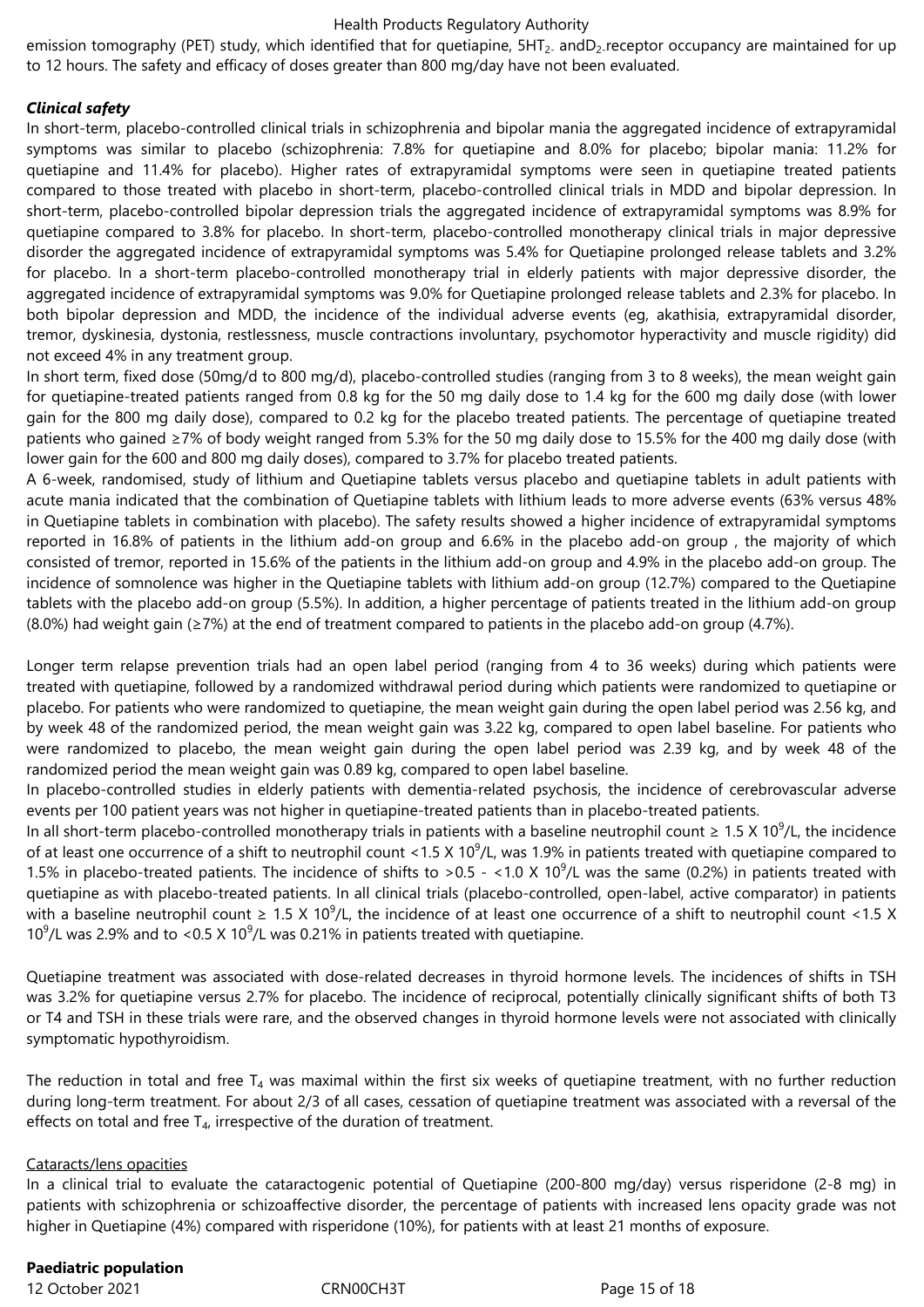## Clinical efficacy

The efficacy and safety of quetiapine was studied in a 3-week placebo controlled study for the treatment of mania (n= 284 patients from the US, aged 10-17). About 45% of the patient population had an additional diagnosis of ADHD. In addition, a 6-week placebo controlled study for the treatment of schizophrenia (n = 222 patients, aged 13-17) was performed. In both studies, patients with known lack of response to quetiapine were excluded. Treatment with quetiapine tablets was initiated at 50 mg/day and on day 2 increased to 100 mg/day; subsequently the dose was titrated to a target dose (mania 400-600 mg/day; schizophrenia 400-800 mg/day) using increments of 100 mg/day given two or three times daily.

In the mania study, the difference in LS mean change from baseline in YMRS total score (active minus placebo) was –5.21 for quetiapine tablets 400 mg/day and –6.56 for quetiapine tablets 600 mg/day. Responder rates (YMRS improvement ≥50%) were 64% for quetiapine tablets 400 mg/day, 58% for 600 mg/day and 37% in the placebo arm.

In the schizophrenia study, the difference in LS mean change from baseline in PANSS total score (active minus placebo) was –8.16 for quetiapine tablets 400 mg/day and –9.29 for quetiapine tablets 800 mg/day. Neither low dose (400 mg/day) nor high dose regimen (800 mg/day) quetiapine was superior to placebo with respect to the percentage of patients achieving response, defined as ≥30% reduction from baseline in PANSS total score. Both in mania and schizophrenia higher doses resulted in numerically lower response rates.

In a third short-term placebo-controlled monotherapy trial with quetiapine prolonged release tablets in children and adolescent patients (10-17 years of age) with bipolar depression, efficacy was not demonstrated.

No data are available on maintenance of effect or recurrence prevention in this age group.

# Clinical safety

In the short-term pediatric trials with quetiapine described above, the rates of EPS in the active arm vs. placebo were 12.9% vs. 5.3% in the schizophrenia trial, 3.6% vs.1.1% in the bipolar mania trial, and 1.1% vs. 0% in the bipolar depression trial. The rates of weight gain ≥7% of baseline body weight in the active arm vs. placebo were 17% vs. 2.5% in the schizophrenia and bipolar mania trials, and 13.7% vs. 6.8% in the bipolar depression trial. The rates of suicide related events in the active arm vs. placebo were 1.4% vs. 1.3% in the schizophrenia trial, 1.0% vs. 0% in the bipolar mania trial, and 1.1% vs. 0% in the bipolar depression trial. During an extended

post treatment follow-up phase of the bipolar depression trial, there were two additional suicide related events in two patients; one of these patients was on quetiapine at the time of the event.

#### Long-term safety

A 26-week open-label extension to the acute trials (n= 380 patients), with quetiapine tablets flexibly dosed at 400-800 mg/day, provided additional safety data. Increases in blood pressure were reported in children and adolescents and increased appetite, extrapyramidal symptoms and elevations in serum prolactin were reported with higher frequency in children and adolescents than in adult patients (see section 4.4 and section 4.8). With respect to weight gain, when adjusting for normal growth over the longer term, an increase of at least 0.5 standard deviation from baseline in Body Mass Index

(BMI) was used as a measure of a clinically significant change; 18.3% of patients who were treated with quetiapine for at least 26 weeks met this criterion.

#### **5.2 Pharmacokinetic properties**

#### Absorption

Quetiapine is well absorbed and extensively metabolised following oral administration. The bioavailability of quetiapine is not significantly affected by administration with food. Steady-state peak molar concentrations of the active metabolite norquetiapine are 35% of that observed for quetiapine.

The pharmacokinetics of quetiapine and norquetiapine are linear across the approved dosing range.

#### Distribution

Quetiapine is approximately 83% bound to plasma proteins.

#### Biotransformation

Quetiapine is extensively metabolised by the liver, with parent compound accounting for less than 5% of unchanged drug-related material in the urine or faeces, following the administration of radiolabelled quetiapine.

*In vitro* investigations established that CYP3A4 is the primary enzyme responsible for cytochrome P450 mediated metabolism of quetiapine. Norquetiapine is primarily formed and eliminated via CYP3A4.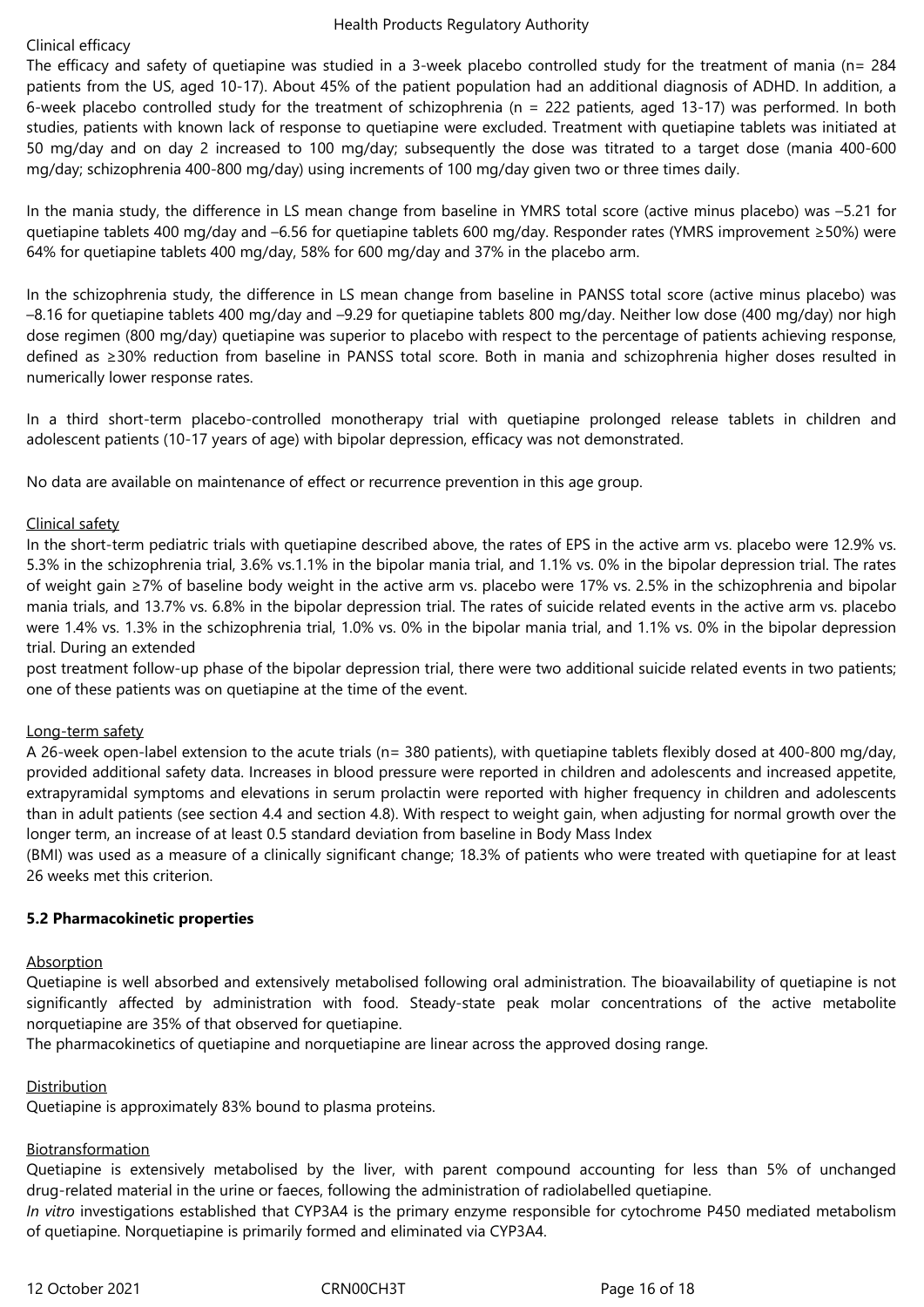## Approximately 73% of the radioactivity is excreted in the urine and 21% in the faeces.

Quetiapine and several of its metabolites (including norquetiapine) were found to be weak inhibitors of human cytochrome P450 1A2, 2C9, 2C19, 2D6 and 3A4 activities in vitro. In vitro CYP inhibition is observed only at concentrations approximately 5 to 50 fold higher than those observed at a dose range of 300 to 800 mg/day in humans. Based on these *in vitro* results, it is unlikely that co-administration of quetiapine with other drugs will result in clinically significant drug inhibition of cytochrome P450 mediated metabolism of the other drug. From animal studies it appears that quetiapine can induce cytochrome P450 enzymes. In a specific interaction study in psychotic patients, however, no increase in the cytochrome P450 activity was found after administration of quetiapine.

# Elimination

The elimination half lives of quetiapine and norquetiapine are approximately 7 and 12 hours, respectively. The average molar dose fraction of free quetiapine and the active human plasma metabolite norquetiapine is <5% excreted in the urine.

# *Special populations*

# Gender

The kinetics of quetiapine do not differ between men and women.

# Elderly

The mean clearance of quetiapine in the elderly is approximately 30 to 50% lower than that seen in adults aged 18 to 65 years.

# Renal Impairment

The mean plasma clearance of quetiapine was reduced by approximately 25% in subjects with severe renal impairment (creatinine clearance less than 30 ml/min/1.73m<sup>2</sup>), but the individual clearance values are within the range for normal subjects.

# Hepatic Impairment

The mean quetiapine plasma clearance decreases with approx.. 25% in persons with known hepatic impairment (stable alcohol cirrhosis). As quetiapine is extensively metabolised by the liver, elevated plasma levels are expected in the population with hepatic impairment. Dose adjustments may be necessary in these patients (see section 4.2).

#### **Paediatric population**

Pharmacokinetic data were sampled in 9 children aged 10-12 years old and 12 adolescents, who were on steady-state treatment with 400 mg quetiapine twice daily. At steady-state, the dose-normalised plasma levels of the parent compound, quetiapine, in children and adolescents (10-17 years of age) were in general similar to adults, though  $C_{\text{max}}$  in children was at the higher end of the range observed in adults. The AUC and  $C_{\text{max}}$  for the active metabolite, norquetiapine, were higher, approximately 62% and 49% in children (10-12 years), respectively and 28% and 14% in adolescents (13-17 years), respectively, compared to adults.

#### **5.3 Preclinical safety data**

There was no evidence of genotoxicity in a series of in vitro and in vivo genotoxicity studies. In laboratory animals at a clinically relevant exposure level the following deviations were seen, which as yet have not been confirmed in long-term clinical research

In rats, pigment deposition in the thyroid gland has been observed; in cynomolgus monkeys thyroid follicular cell hypertrophy, a lowering in plasma T<sub>3</sub> levels, decreased haemoglobin concentration and a decrease of red and white blood cell count have been observed; and in dogs lens opacity and cataracts.

(For cataracts/lens opacities, see section 5.1).

In an embryofoetal toxicity study in rabbits the foetal incidence of carpal/tarsal flexure was increased. This effect occurred in the presence of overt maternal effects such as reduced body weight gain. These effects were apparent at maternal exposure levels similar or slightly above those in humans at the maximal therapeutic dose. The relevance of this finding for humans is unknown.

In a fertility study in rats, marginal reduction in male fertility and pseudopregnancy, protracted periods of diestrus, increased precoital interval and reduced pregnancy rate were seen. These effects are related to elevated prolactin levels and not directly relevant to humans because of species differences in hormonal control of reproduction.

#### **6 PHARMACEUTICAL PARTICULARS**

12 October 2021 CRN00CH3T Page 17 of 18